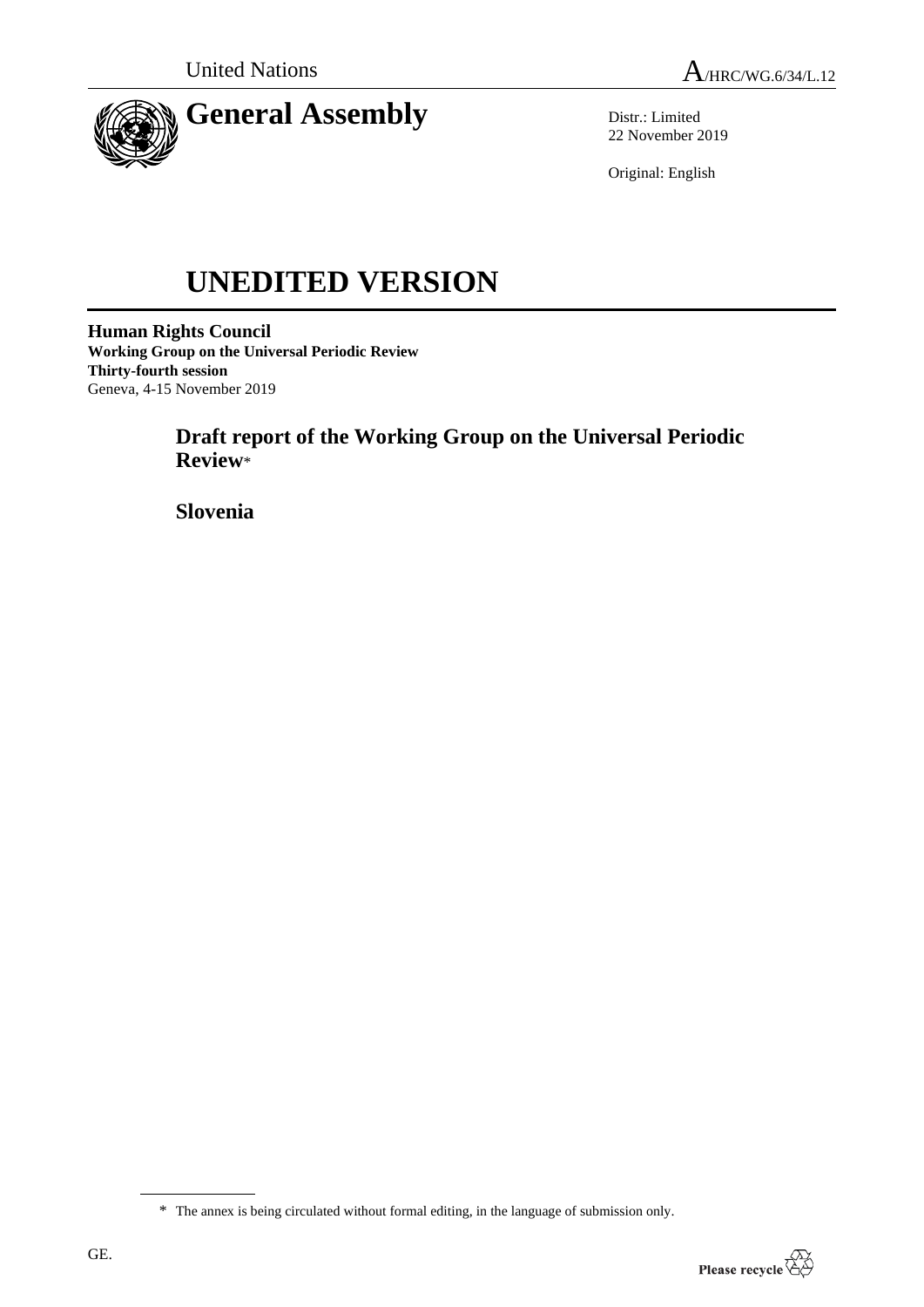## **Introduction**

1. The Working Group on the Universal Periodic Review, established in accordance with Human Rights Council resolution 5/1, held its thirty-fourth session from 4 to 15 November 2019. The review of Slovenia was held at the 13th meeting, on 12 November 2019. The delegation of Slovenia was headed by the Deputy Prime Minister and Minister of Foreign Affairs of the Republic of Slovenia, Dr. Miro Cerar. At its 17th meeting, held on 14 November 2019, the Working Group adopted the report on Slovenia.

2. On 15 January 2019, the Human Rights Council selected the following group of rapporteurs (troika) to facilitate the review of Slovenia: Bangladesh, Denmark and Egypt.

3. In accordance with paragraph 15 of the annex to Human Rights Council resolution 5/1 and paragraph 5 of the annex to Council resolution 16/21, the following documents were issued for the review of Slovenia:

(a) A national report submitted/written presentation made in accordance with paragraph 15 (a) (A/HRC/WG.6/34/SVN/1);

A compilation prepared by the Office of the United Nations High Commissioner for Human Rights (OHCHR) in accordance with paragraph 15 (b) (A/HRC/WG.6/34/SVN/2);

(c) A summary prepared by OHCHR in accordance with paragraph 15 (c) (A/HRC/WG.6/34/SVN/3).

4. A list of questions prepared in advance by Germany, Portugal, on behalf of Group of Friends on national mechanisms for implementation, reporting and follow-up", Spain, the United Kingdom of Great Britain and Northern Ireland, and the United States of America was transmitted to Slovenia through the troika. These questions are available on the website of the universal periodic review.

### **I. Summary of the proceedings of the review process**

#### **A. Presentation by the State under review**

5. The head of the delegation of Slovenia informed the Human Rights Council that the Government prepared the national report by involving various ministries and other government institutions as well as national human rights institutions. The Government also sought views of representatives of civil society through regular briefings.

6. Slovenia accorded a high priority to the respect, protection and fulfilment of human rights. The universal periodic review process served as an additional incentive to make further improvements in this respect. Slovenia tasked the National Inter-ministerial Commission for Human Rights for the implementation and monitoring of recommendations from the review. The Government submitted a voluntary mid-term report on the implementation of the recommendations in 2017.

7. Slovenia fully or partially implemented 138 recommendations out of total 142 recommendations that it had accepted. The delegation highlighted some of the achievements made since 2014. Slovenia amended the Human Rights Ombudsman Act to broaden the mandate the Ombudsman with a view to obtaining A status in line with the Paris principles. The amended Act established the Council of Human Rights, the Centre for Human Rights, and an institute of child's advocates within the Office of the Ombudsman.

8. In 2016, the Protection against Discrimination Act strengthened the mandate of the Advocate of the Principle of Equality to assist persons subjected to discrimination in administrative and judicial proceedings, to monitor protection against discrimination at the national level, to implement preventive measures or redress discrimination, including awareness raising and research activities in this area. The Advocate was authorised to request a review of the constitutionality of legal acts.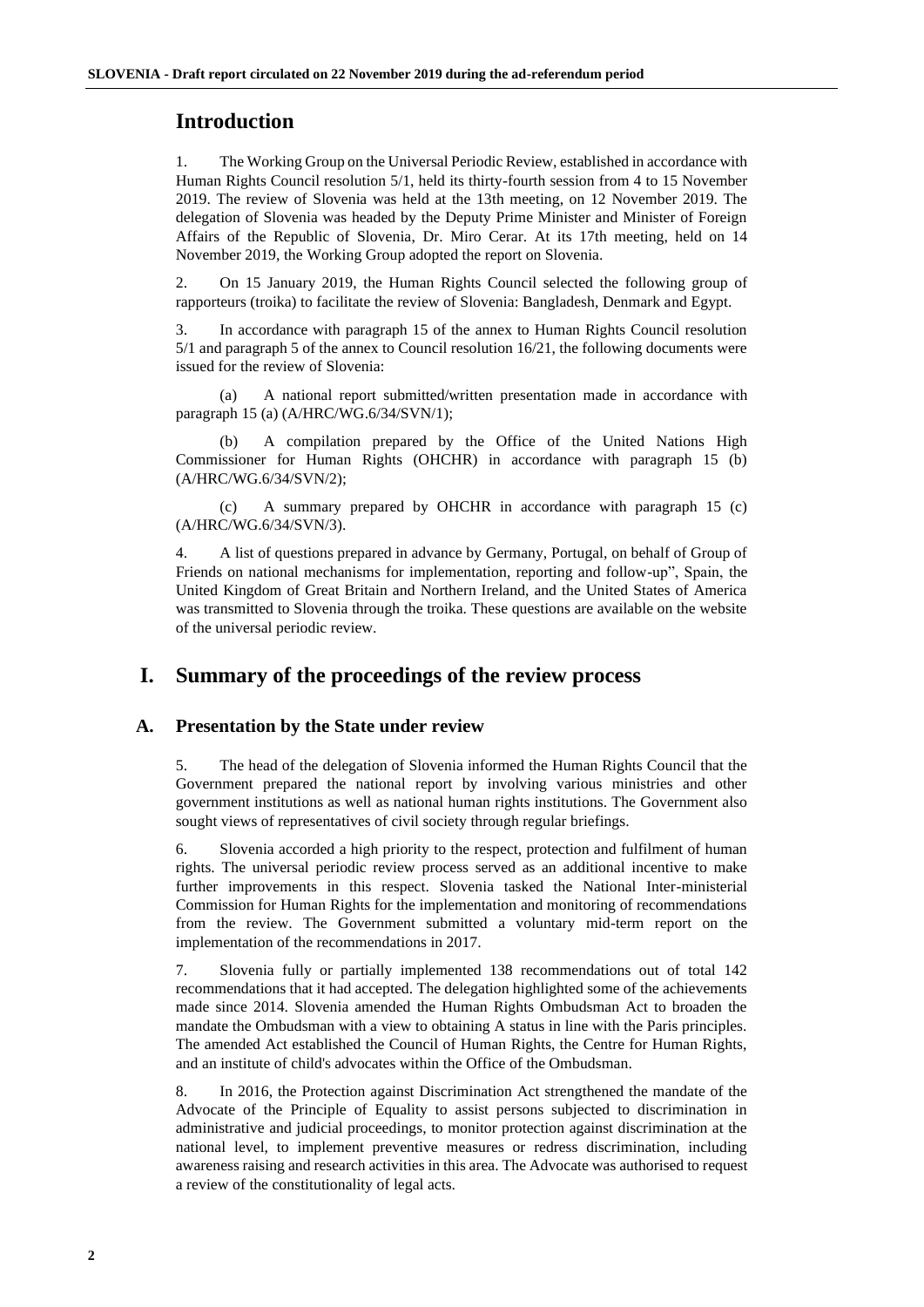9. The delegation reiterated the commitment of Slovenia to the empowerment of women and gender equality at national and international levels. Slovenia has taken several measures to prevent and combat domestic violence. The Government submitted its first national report on the implementation of the Istanbul Convention, which was ratified in 2014. The Government carried out a number of awareness raising campaigns about domestic violence and cyber violence and expanded the network of crisis centres and safe houses throughout the country. The Government implemented several programs to prevent violence against older women. The Government provided funding for several projects related to gender equality that were implemented by representatives of civil society.

10. In 2016, Slovenia adopted the Civil Union Act, granting heterosexual couples and same-sex couples living in civil union the same rights as those of married couples, except in relation to medically assisted procreation and joint adoption of children.

11. The Government has taken additional measures to resolve the status of persons erased from the register of permanent residents of Slovenia after the dissolution of Yugoslavia. Slovenia adopted a law to enable every "erased" person to claim just compensation. In 2016, the Council of Europe deemed the implementation of the related judgement of the European Court for Human Rights satisfactory, and concluded its supervision over the matter.

12. Slovenia made considerable progress in reducing a backlog of court cases and shortening the length of trials to ensure the right to fair trial without undue delays.

13. The Government adopted zero tolerance towards hate speech. Public incitement to hatred, violence or intolerance were a criminal offence under certain circumstances, punishable by imprisonment. The promotion of tolerance and respect for diversity were among the goals of the public education system. A special web site allowed anonymous reporting of hate speech or other illegal web content. The Ministry of Culture concluded a public consultation on a new Media Act aiming to adapt legislation to the new digital media reality by including provisions to counter hate speech in media, including online and new digital media.

14. In 2018, Slovenia adopted its first National Action Plan on Business and Human Rights.

15. In 2016, Slovenia incorporated the right to drinking water in the Constitution in order to guarantee access to drinking water to all on a non-profit basis.

16. The Constitution guaranteed freedom of expression and the Constitution and the Media Act adequately protected the right to public information. In 2019, Slovenia has started to amend its relevant legislations to ensure, inter alia, financial support for the development of independent media operating in public interest.

17. The Government established an Expert Group for Resolving the Spatial Issues of Roma Settlements with a view to resolve access to water, sanitation and electricity for Roma as a guideline for the future work of the state authorities, municipalities and other institutions. Local communities provided the basic communal infrastructure to about 75 percent of the Roma settlements, with funding from state budget and the European Union funds. The National Programme of Measures for Roma for the period 2017–2021 included measures to prevent discrimination against Roma and to ensure social inclusion of the Roma. Members of the Roma minority could access to legal aid in line with criteria established by the Legal Aid Act.

18. The Domestic Violence Prevention Act included provisions prohibiting corporal punishment. The 2017 amendments to the Organization and Financing of Education Act prohibited corporal punishment of children in kindergartens, schools, and in educational institutions for children and youth with special needs.

19. The delegation underlined that fighting corruption remained one of the priorities of the State Prosecutor General. The Government submitted to the Parliament amendments to the Integrity and Prevention of Corruption Act aiming at improving further legislation and enabling the Commission for the Prevention of Corruption to perform its tasks more effectively. The Government adopted the Programme on Anti-Corruption Measures for 2017–2019 containing measures to strengthen the integrity of public employees, high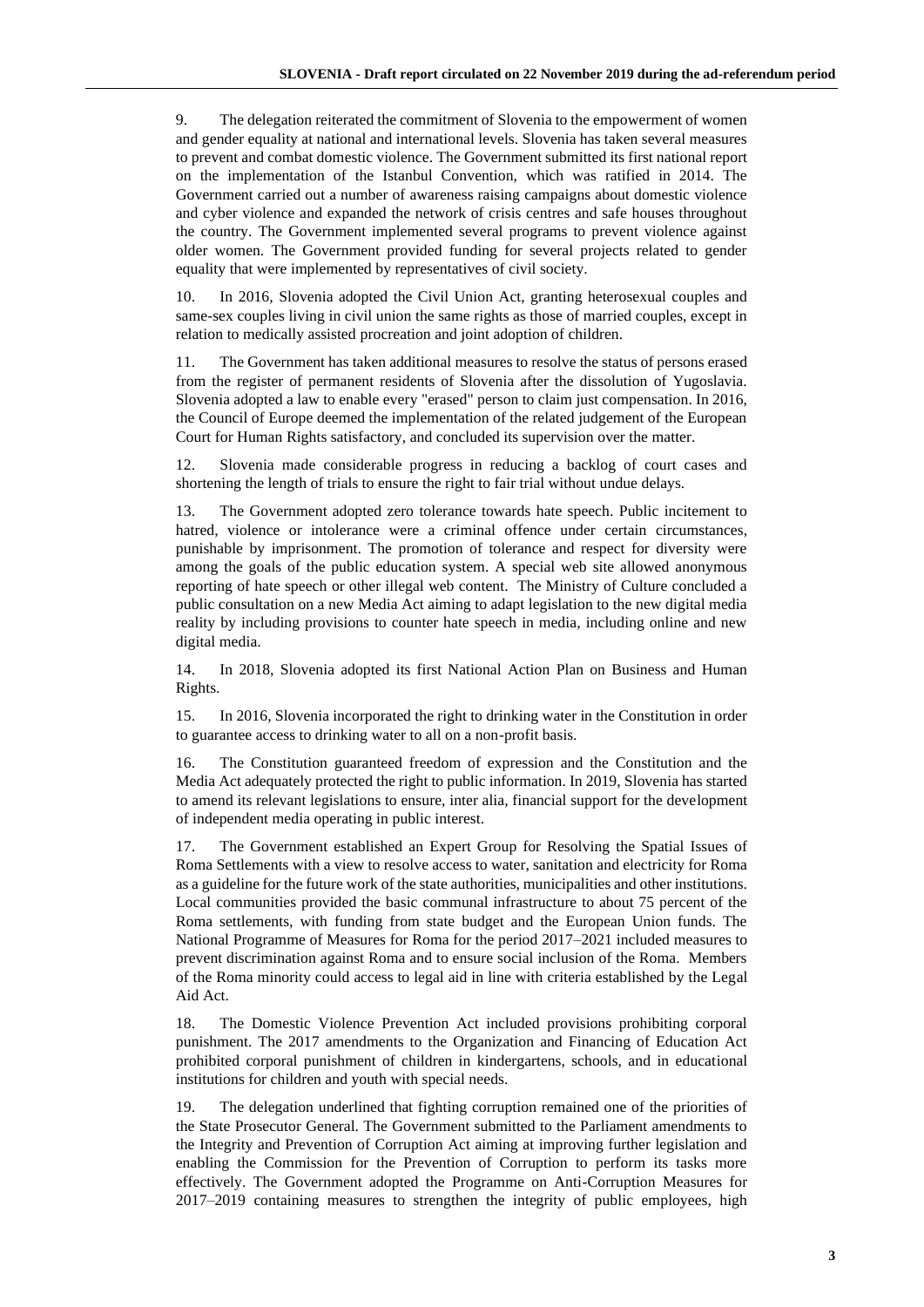officials and other employees in the public sector and increase the transparency of operations in the public sector.

20. Slovenia had comprehensive laws on the restitution of property and ensured the return of confiscated properties during World War II. The Ministry of Justice and World Jewish Restitution Organization jointly commissioned a study in 2018 to evaluate the size of heirless Jewish-owned properties of that period. The Ministry of Justice would take relevant measures after analysing findings of the study.

21. In 2013, the Constitutional Court ruled that restrictions on ritual slaughter in the Animal Protection Act was in line with Constitution by arguing that the restrictions protected animals from the suffering that could be prevented without disproportionally infringing on religious freedom.

#### **B. Interactive dialogue and responses by the State under review**

22. During the interactive dialogue, 81 delegations made statements. Recommendations made during the dialogue are to be found in section II of the present report.

23. Rwanda commended Slovenia for the steps taken to implement the recommendations of its review of 2014. It applauded Slovenia's firm commitment to women's empowerment and gender equality at the national and international level.

24. Serbia commended Slovenia for all the measures adopted to strengthening the capacity of the Human Rights Ombudsman in conformity with the Paris Principles.

25. Slovakia welcomed the adoption of an amendment to the Constitution establishing the right to water as a constitutionally guaranteed right. Slovakia appreciated progress made in ensuring equal opportunities for Roma children to education.

26. Spain noted with appreciation the adoption of the Protection against Discrimination Act and the legal amendments to bring its national human rights institution in line with the Paris Principles.

27. The State of Palestine noted with appreciation measures taken regarding the protection of the right to health and in the area of business and human rights, including programmes and action plans adopted in those areas.

28. Thailand commended Slovenia for its achievements in providing universal access to health services and for its efforts to promote and protect rights of minorities, including improve living conditions of Roma community.

29. Tunisia welcomed the efforts made by Slovenia to improve its legislative and institutional framework, and to establish a national human rights institution in compliance with the Paris Principles.

30. Turkey noted with appreciation considerable progress in ratifying additional international human rights treaties and strengthening legislative framework and institutional framework as well as adopting new administrative and social measures since its review of 2014.

31. Ukraine commended Slovenia for its strong commitment to human rights. Ukraine noted the adoption of the Protection against Discrimination act, amendments to the Human Rights Ombudsman Act and an action plan on business and human rights.

32. The United Kingdom commended Slovenia for signing the Global Pledge on Media Freedom and encouraged Slovenia to ensure that a new draft legislation in this area would be in line with the Global pledge. It also called for the decriminalization of defamation.

33. The United States of America commended Slovenia for launching a joint research project with the World Jewish Restitution Organization to compile a historical record of heirless, formerly Jewish-owned properties in the country.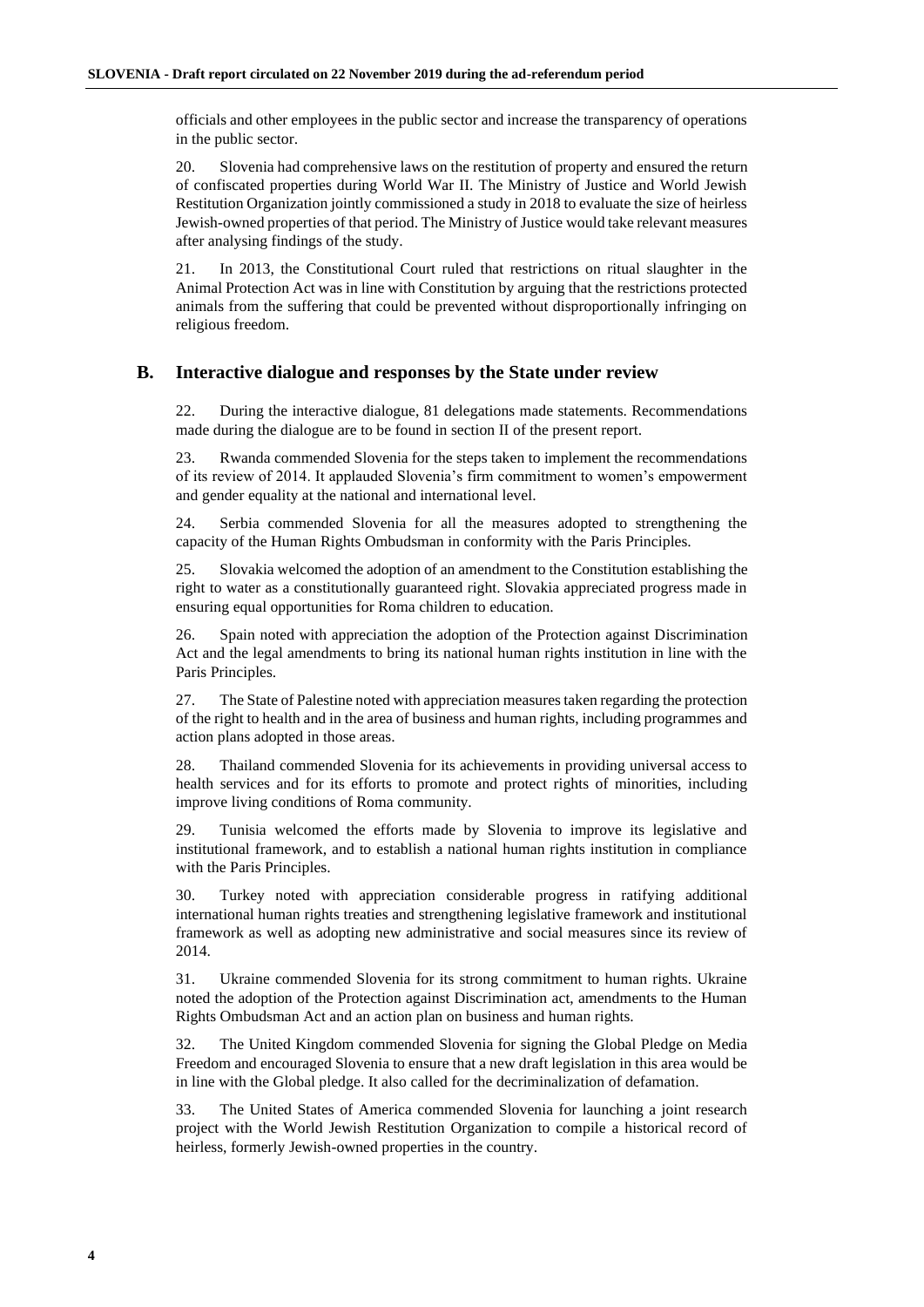34. Uruguay commended Slovenia for the adoption of the National Programme for Equal Opportunities for Women and Men for 2015–2020 and for its projects, implemented jointly with NGOs, aimed at eliminating gender stereotypes.

35. The Bolivarian Republic of Venezuela recognized the work done by Slovenia to implement the accepted recommendations from its universal periodic review of 2014.

36. Afghanistan congratulated Slovenia for its efforts to establish a national human rights institution to be accredited with A Status, and for the allocation of additional funds aimed at preventing trafficking in human beings and providing assistance to child victims.

37. Albania welcomed efforts made by Slovenia in favour of youth, and their integration in the labour market. It encouraged Slovenia to increase efforts to set up a new programme for the protection of the rights of children for 2019–2024.

38. Algeria welcomed the ratification of the Istanbul Convention and the Optional Protocol to the Convention on the Rights of the Child on a communications procedure. It also noted measures taken to reduce poverty and social exclusion in the country.

39. Angola commended Slovenia for the ratification of important regional and international treaties. Angola highlighted the importance of establishing a national human rights institution in accordance with the Paris Principles.

40. Argentina noted with appreciation the presentation of the midterm report on the implementation of the recommendations from universal periodic review and welcomed the signing of the Declaration on Safe Schools and its Guidelines.

41. Australia acknowledged that Slovenia had made positive progress since its universal periodic review of 2014, including improving its human rights bodies, its judicial system and the situation for 'erased' persons. Australia encourage Slovenia to continue its efforts on those issues.

42. Austria commended Slovenia for the progress made since the last universal periodic review, and in particular the explicit prohibition of corporal punishment and degrading treatment of children. Austria noted with concern that a considerable number of denationalisation proceedings were still pending.

43. Azerbaijan was concerned about the reported cases of discrimination against some specific groups, in particular towards the migrant workers, and noted the necessity of a comprehensive anti-discrimination legislation.

44. The Bahamas congratulated Slovenia for the ratification of the Optional Protocol on the Rights of the Child and harmonisation of the law on marriage and family with the Convention. The Bahamas noted the continued challenges to address racial and ethnic discrimination.

45. Bangladesh commended Slovenia for amending the Family Violence Prevention Act to prevent degrading treatment of children, but was concerned about the high prevalence of domestic violence. Bangladesh was concerned about the risk of poverty and the working conditions of migrants.

46. Belarus noted the Government' efforts to protect social and economic rights. Belarus noted, however, concerns expressed about conditions in penitentiary institutions, a lack of adequate mechanisms for the identification and support of victims of human trafficking, discrimination against the Roma and situation of migrants.

47. Bhutan welcomed the amendments to the Human Rights Ombudsman Act and the establishment of the Advocate of the Principle of Equality. Bhutan noted measures taken to reduce poverty and social exclusion and promote gender equality at national and international level.

48. Botswana appreciated legislative measures taken to implement accepted recommendations from the universal periodic review of 2014. It noted remaining challenges, including high levels of violence against women and racially motivated hate speech and violence.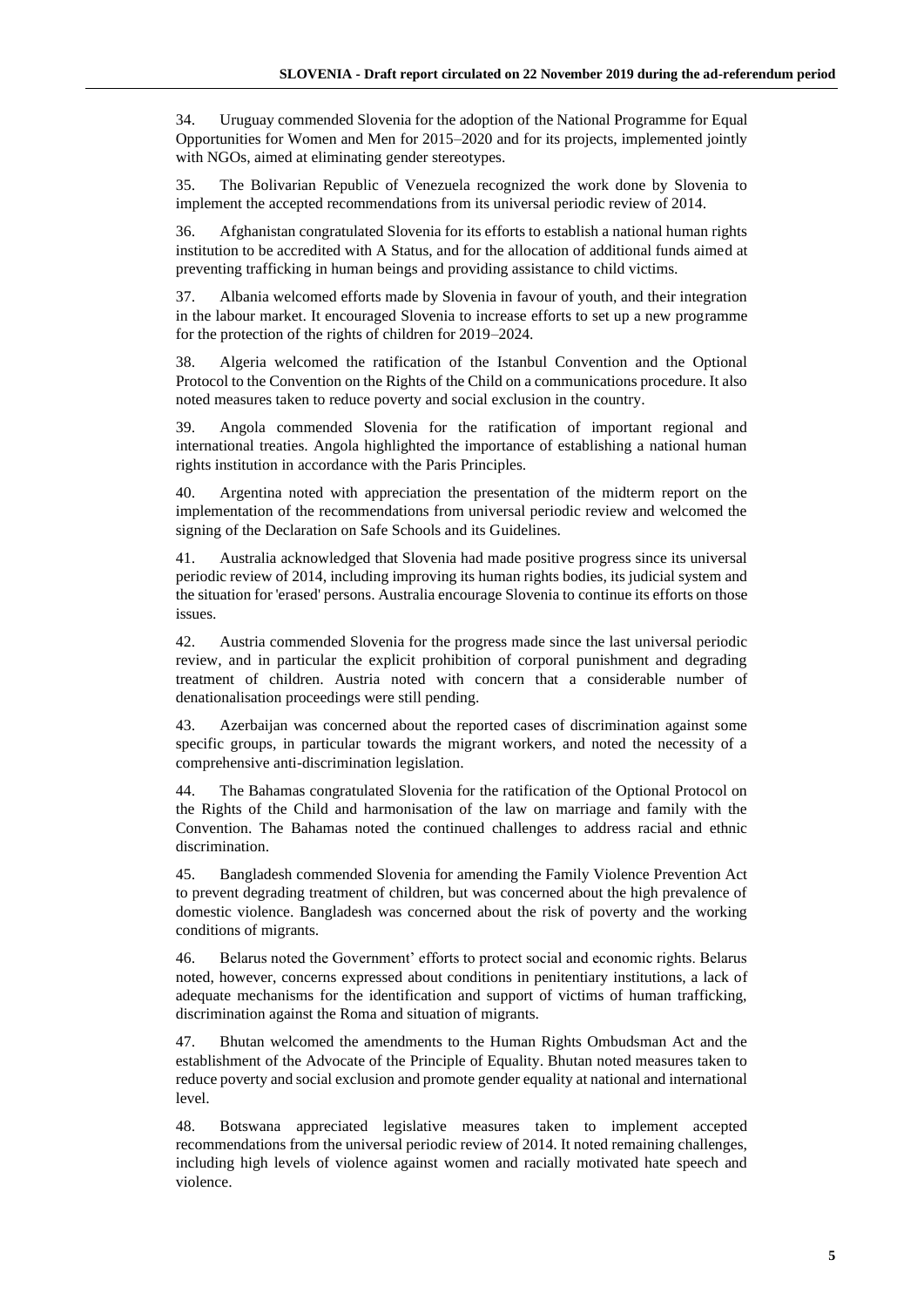49. Brazil noted initiatives to address major issues regarding the social and economic rights, but remained concerned at child marriages and issues with adequate housing in Roma community. It commended efforts to protect freedom of religion and the rights of older persons. Brazil encouraged Slovenia to promote rights of persons with disabilities, including inclusive education.

50. Bulgaria commended Slovenia for the improvement of legal and institutional framework for the protection of human rights. Bulgaria noted the adoption of legislation on the protection of the rights of the child.

51. Canada welcomed the Protection against Discrimination Act. It was concerned at challenges faced by the "erased" persons and difficulties they face in obtaining legal status. Canada encouraged Slovenia to adopt additional measures to restore their legal status.

52. Chile welcomed the ratification of the Istanbul Convention of the Council of Europe, broadening functions of the Human Rights Ombudsman functions in line with the Paris Principles and adoption of the National Programme of Measures for Roma for 2017–2021.

53. China noted with appreciation the measures to reduce poverty and to promote the rights of women and children, gender equality and combat trafficking in persons as well as the adoption of the National Programme of Measures for Roma.

54. Costa Rica noted measures to protect the rights of minorities, particularly the rights of Italian and Hungarian communities. Cost Rica was concerned about hate speech on the internet, especially against migrants, Roma, LGBTI persons and Muslims.

55. Croatia welcomed the Civil Union Act and the enhancement of the rights of Roma. It noted that Slovenia has not recognised Croatian community, though the largest ethnic group of and residing for centuries in the country, as an autochthonous national minority.

56. Cuba noted actions taken by Slovenia to bring up to date the legislative and institutional frameworks on development and the rights of minorities.

57. Cyprus welcomed measures introduced by Slovenia to address legal status of "erased" persons and to accelerate social integration of minorities, such as the National Programme of Measures for Roma.

58. Denmark commended Slovenia for adopting legislation to enable the Human Rights Ombudsman to apply for A status in accordance with the Paris Principles.

59. Djibouti welcomed the ratification of the Istanbul Convention of the Council of Europe and the Optional Protocol to the Convention on the Rights of the Child. It encouraged Slovenia to allocate adequate resources for the functioning of the office of the Advocate of the Principle of Equality.

60. Dominican Republic welcomed efforts of Slovenia to protect and promote human rights promotion.

61. Ecuador noted the ratification of the Optional Protocol to the Convention on the Rights of the Child a children-related treaty, the establishment of Advocate of the Principle of Equality and projects implemented to eradicate cyber violence against women and children and to integrate foreigners in society.

62. The delegation of Slovenia stated that the legal framework included strong legal protection for the rights of all minorities, including preservation of their culture and languages. Italian and Hungarian minorities were constitutionally recognized autochthonous minorities with a special status. In 2018, the Special Rapporteur on minority issues identified several good practices and positive developments in the protection of minorities in Slovenia.

63. The delegation highlighted several measures taken in the area of migration, including the establishment of the Government Office for the Support and Integration of Migrants and the adoption of the National Strategy on Migration. The Government provided migrant children, regardless of their status, with access to educational system at all levels no later than 3 months upon their arrival, under the same conditions as Slovenian citizens as well as with free Slovenian language courses. Migrant children received medical treatment and adult migrants received urgent medical treatment with state funding. During the influx of migrants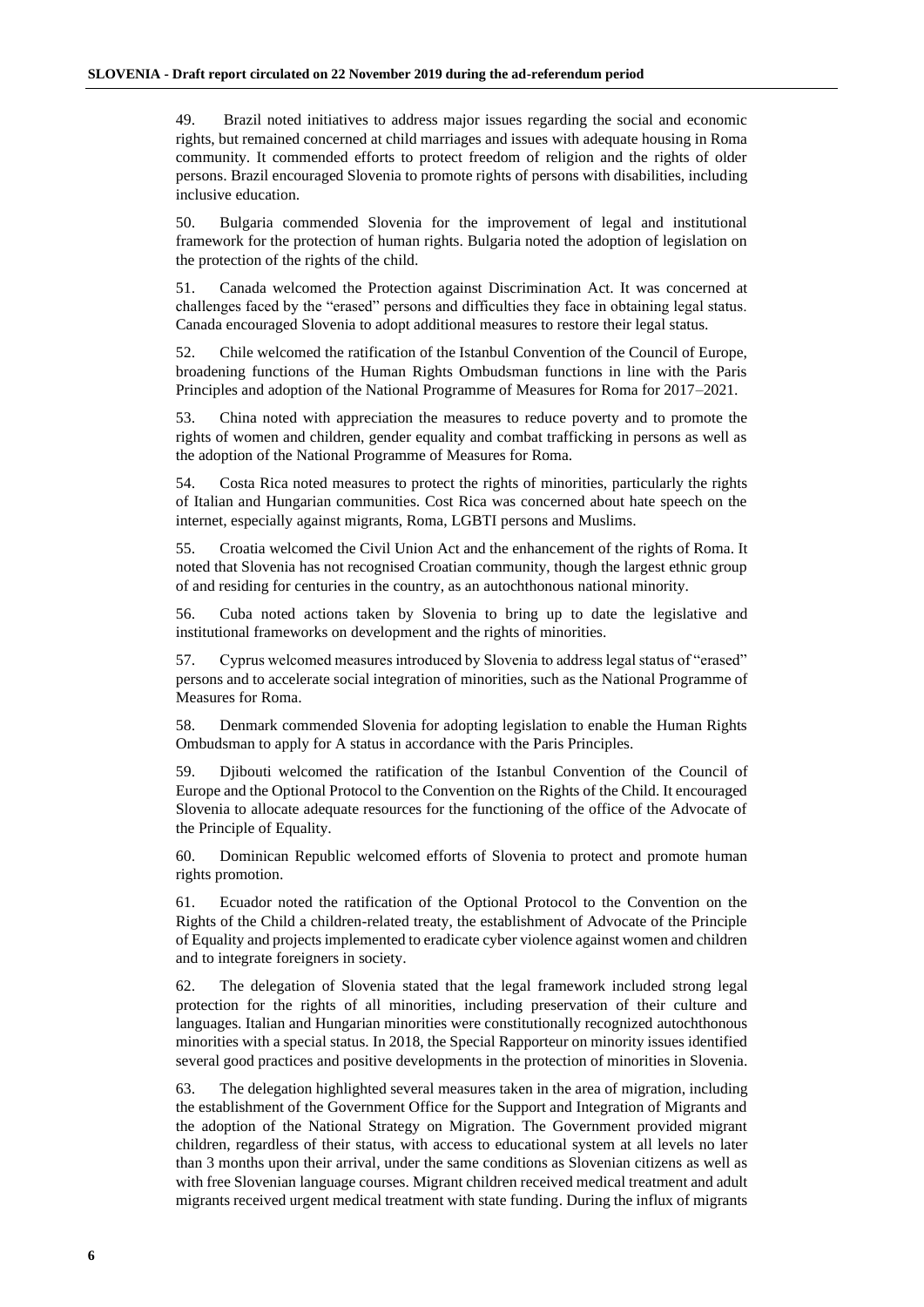in the period of 2015–2016, the Government dealt with migration in a humane manner by providing the migrants with necessary shelter, food and access to health care.

64. Slovenia has made significant progress in protecting the rights of persons with disabilities since its second universal periodic review. Parliament adopted four laws concerning the rights of persons with severe disabilities, personal assistance system, accessibility for persons with disabilities and their right to vote through an effective access to polling stations and alternative voting methods.

65. Slovenia focused its efforts to prevent human trafficking and carried out several awareness-raising activities targeting public in general and in particular children, young persons, migrant workers and asylum seekers. Slovenia enforced the legal provisions criminalizing human trafficking with harsh punishments envisaged by legislation for such crimes and put an emphasis on international and regional cooperation in combating this crime.

66. The delegation explained that the article 297 of the Criminal Code addressed hate speech without using the term "hate speech" but categorizing it under the criminal offense of public incitement to hatred, violence or intolerance. The recent decision of the Supreme Court broadened the narrow interpretation of this offense. Discriminatory, racist or similar motives could be taken into account as an aggravating factor under the current criminal law.

67. The Government adopted measures to improve equal access of women to employment and close the gender pay gap. The delegation noted certain decrease in the representation of women in the recent parliamentary elections, but emphasized otherwise a high representation of women in the political life of the country and legislation in place to ensure their high representation in decision-making positions.

68. Slovenia established the institute of child's advocates in the Ombudsman's Office to ensure protection of the rights of children in judicial and administrative proceedings. The Government has been in the process of establishing a safe house for child victims of abuse and violence based on the Scandinavian model. The Government has introduced childfriendly rooms in a number of courts across the country to provide safe environment for children during judicial proceedings.

69. Despite prison overcrowding in one of the prisons in the past, Slovenia has been striving to comply with the Nelson Mandela Guidelines. The 2017 report of the European Committee for the Prevention of Torture identified some positive developments in this area.

70. Regarding the proposal to decriminalize defamation, the delegation explained that the Constitutional Court considered the criminal offense of defamation and insult in accordance with the Constitution and the case law of the European Court of Human Rights.

71. The public service broadcaster guaranteed a special programme for minorities coming from former Yugoslav republics especially emphasizing their language and culture. The Government also provided legal and financial support to preserve culture and languages of minorities. The Government reached a bilateral agreement with Austria to ensure cooperation of two countries in culture, education and science to meet the needs of German speaking communities in Slovenia.

72. The delegation stated that Slovenia strived for inclusive education without segregation, including in pre-school institutions. The education system included a special assistance to Roma children to achieve better learning results.

73. Egypt welcomed the amendments to the Human Rights Ombudsman Act, efforts to reduce poverty and social exclusion and adoption of the Youth Guarantees Scheme to promote employment among youth. It noted challenges in ensuring freedom of expression.

74. Ethiopia noted with appreciation measure taken regarding the rights of older persons, third-country nationals, and persons with disabilities. It highlighted the importance of an amendment to the Equal Opportunities for Women and Men Act to introduce minimum 40 percent representation of both genders in government bodies.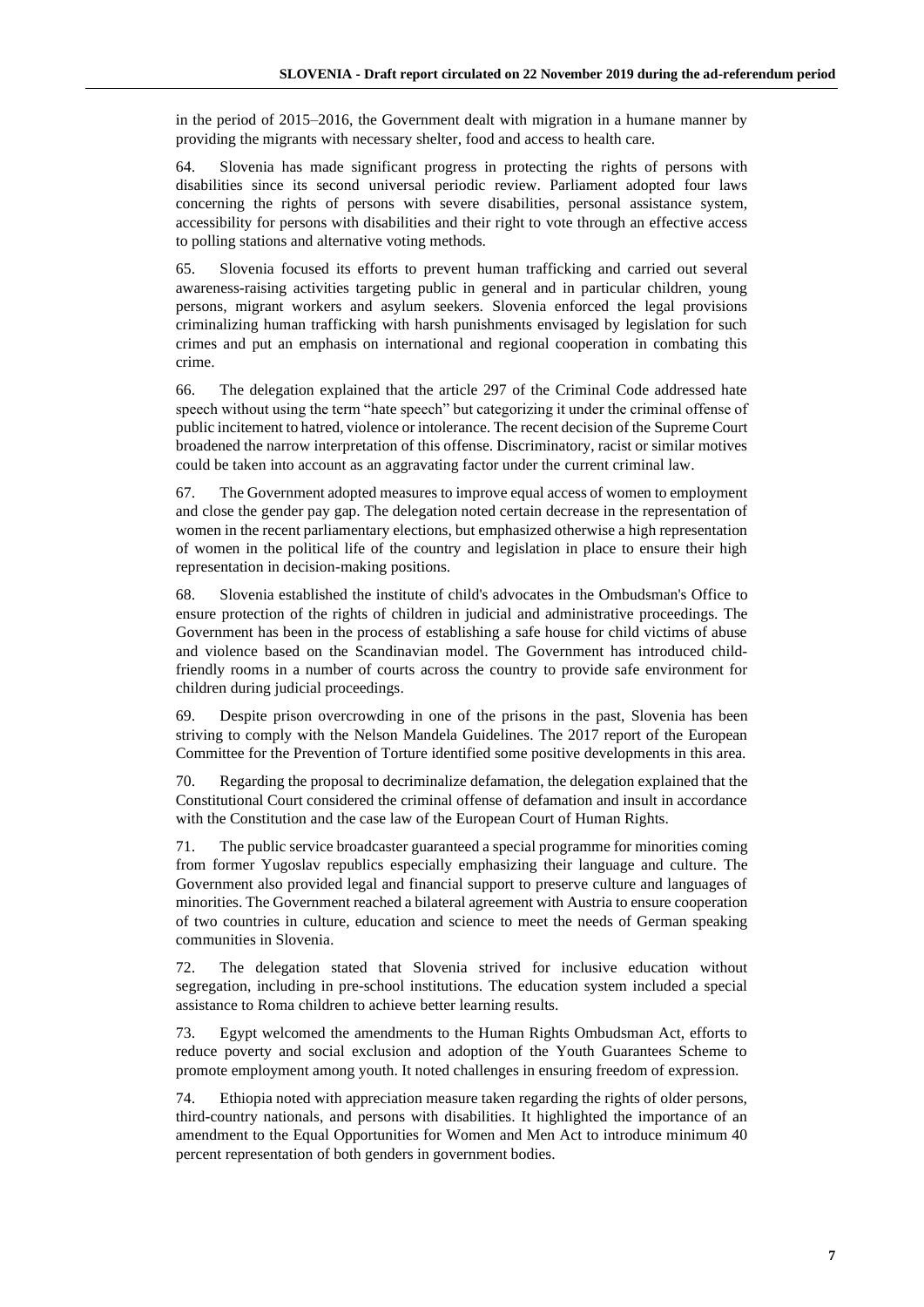75. Fiji noted the commitment of Slovenia to human rights education and towards the right to safe environment. It noted the establishment of an inter-ministerial working group to draft a strategy on migration.

76. France welcomed progress in protecting the rights of women and fighting discrimination.

77. Georgia welcomed the ratifications of the Istanbul Convention of the Council of Europe and the Optional Protocol to the Convention on the Rights of the Child to a communications procedure. It commended Slovenia for strengthening the mandate of the Human Rights Ombudsman.

78. Germany appreciated efforts of Slovenia to implement recommendations from the universal periodic review of 2014.

79. Ghana commended measures to reduce poverty and social exclusion, and to implement the Youth Guarantee Scheme.

80. Greece commended Slovenia for its work to improve access to health care including through the adoption of the Resolution on the National Mental Health Programme 2018– 2028.

81. Iceland welcomed efforts taken by Slovenia to advance gender equality and the right to healthy environment.

82. India commended Slovenia for progress made since the universal periodic review of 2014 and for broadening mandate of the Human Rights Ombudsman in line with the Paris Principles.

83. Indonesia appreciated the progresses made by Slovenia in the area of the rights of older persons and commended its efforts to improve its national human rights framework, including set out legal basis to strengthen the mandate of the Human Rights Ombudsman.

84. The Islamic Republic of Iran expressed concern at the reports of the use of racist, xenophobic and Islamophobic rhetoric by several political figures and continuing allegations of racial hatred and violence.

85. Iraq welcomed the Government's efforts to guarantee the exercise of civil and political rights, including by strengthening the independence of the judiciary and improving the administration of justice.

86. Ireland welcomed the introduction of legislation in 2017, broadening the powers of the Human Rights Ombudsman. Ireland encouraged Slovenia to implement fully the National Action Plan on Business and Human Rights launched in 2018.

87. Italy welcomed the ratification of the Istanbul Convention of the Council of Europe and efforts to combat human trafficking and to address child and forced marriage in the Roma community.

88. Jordan noted the preparation by Slovenia of its national report through a participatory process. It noted with appreciation the implementation of a national plan to combat violence against women and the measures to combat human trafficking.

89. Lebanon welcomed the creation of a national human rights institution and the efforts to combat poverty and strengthen social integration.

90. Lithuania commended Slovenia for its commitment to human rights and acknowledged the significant achievements made by the Government since the last universal periodic review.

91. Luxembourg welcomed the positive developments in the area of health and equality. It also welcomed the legislative measures taken to allow the Human Rights Ombudsman to apply for A status in line with the Paris Principles.

92. Malaysia commended Slovenia for its efforts in implementing the accepted recommendations from previous reviews and encouraged it to continue efforts to promote and protect the human rights of its population, including minorities.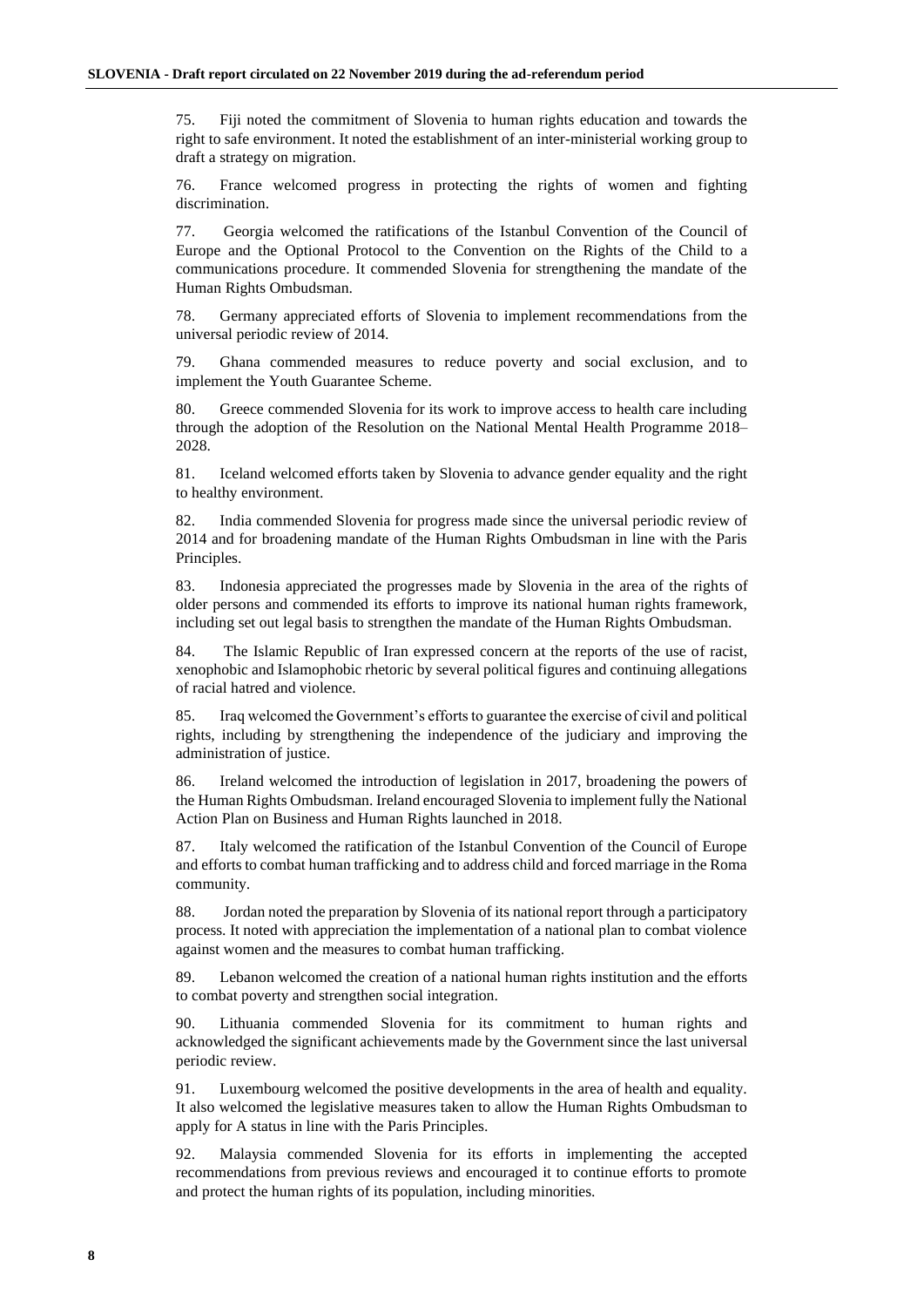93. The Maldives commended Slovenia for its 2017 mid-term report regarding the implementation of the recommendations received during the second cycle of the universal periodic review.

94. Malta commended the ratification by Slovenia of several international human rights instruments, as well as its increased protection against discrimination, measures to protect minorities and efforts to prevent violence against women.

95. Mexico acknowledged the progress in the area of gender equality, which allowed Slovenia to be one of the countries in the world with the smallest gender pay gap.

96. Montenegro commended Slovenia for the establishment of new human rights institutions and measures to protect children from all forms of violence and vulnerable groups, including minorities. Montenegro encouraged Slovenia to combat hate speech in the Internet.

97. Myanmar commended Slovenia for its achievements in various areas, including the establishment of a national human rights institution, the reduction of poverty, and the protection of the rights of women and persons with disabilities.

98. Nepal welcomed the establishment of a national human rights institution with A status and efforts of the Government to promote equal opportunities for men and women and greater social inclusion for vulnerable groups.

99. The Netherlands congratulated Slovenia on the adoption of the Family Violence Prevention Act, which explicitly prohibits corporal punishment of children and its decision to increase spending for Advocate of the Principle of Equality.

100. Niger welcomed the measures taken by Slovenia to implement previously accepted recommendations and to strengthen its legal and institutional framework to better protect and promote human rights.

101. Nigeria noted with appreciation the efforts of Slovenia to combat human trafficking and provide protection for the victims. It commended Slovenia's policy on migration and efforts to protect the rights of migrants.

102. The North Macedonia welcomed the ratification of the Istanbul Convention of the Council of Europe and improvements of the legislative and institutional framework to combat violence against women. It appreciated legislative amendments to broaden the mandate of the Human Rights Ombudsman.

103. Pakistan noted with appreciation efforts of Slovenia to reduce poverty, social exclusion and to improve the situation of older persons. It remained concerned about an increase of cases of hate speech on the Internet, particularly against migrants, Roma and Muslims.

104. Peru acknowledged the efforts made by Slovenia regarding human rights, particularly the rights of women.

105. The Philippines acknowledged the progress made in the implementation of the recommendations accepted during the second universal periodic review.

106. Portugal congratulated Slovenia for its strong commitment to protect human rights, in particular its leading role in promoting the rights of older persons.

107. Qatar commended the establishment of a national human rights institution in line with the Paris Principles, and of the Advocate of the Principle of Equality.

108. The Republic of Korea noted efforts of Slovenia to protect the rights of older persons, including the adoption of the Active Ageing Strategy. It commended Slovenia for the adoption of the second Action Plan for the Implementation of the Resolutions on Women, Peace and Security of the Security Council.

109. The Republic of Moldova appreciated steps taken to strengthen the institutional framework to combat human trafficking and increase resources for the protection of the victims. It welcomed the implementation of the Youth Guarantee Scheme facilitating the integration of young persons in labor market.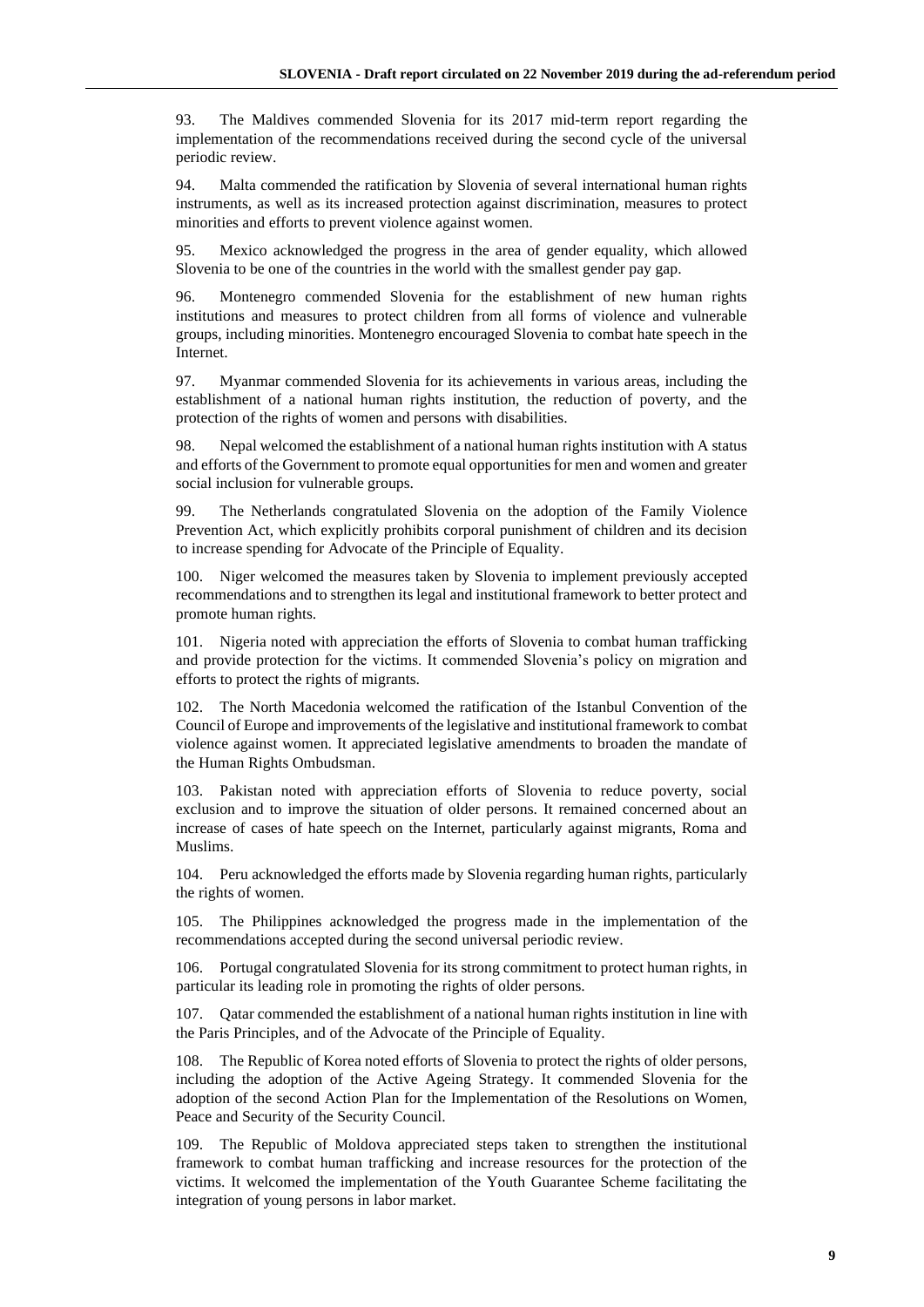110. The Russian Federation welcomed the implementation of a national programme regarding the Roma and efforts to strengthen the institutional framework to combat trafficking in persons and to enhance its prevention.

111. Honduras welcomed the adoption of the Protection against Discrimination Act as well as the ratification of the Istanbul Convention of the Council of Europe.

112. Senegal commended Slovenia for strengthening its legal and institutional framework, including bringing its national human rights institution in line with the Paris Principles and for the ratification of the Optional Protocol to the Convention on the Rights of the Child on a communications procedure.

113. Uzbekistan noted with appreciation the ratification of the international instruments on the rights of women and children and the efforts to improve the situation of national minorities and older persons.

114. Israel commended Slovenia for the establishment of the Advocate of the Principle of Equality, and the adoption of laws and policies, including the Civil Union Act, the Youth Guarantee Scheme, and the long-term Active Ageing Strategy.

115. The delegation of Slovenia noted that the Government drafted a new Housing Act to ensure public housing, including for members of vulnerable groups who hold permanent residency status to find effective solution for their housing problems.

116. Slovenia adopted comprehensive policies in response to challenges that ageing population faced and to protect the rights of older persons. The pensions had been increased to avoid poverty among old persons. Slovenia also amended the legislation regulating social benefits in order to improve financial situation of older persons who were at risk of poverty. The National Housing programme for 2015–2025 envisaged special measures to provide adequate housing for older persons that enabled the provision of a high quality care and social inclusion.

117. The Government has taken efforts at the national level to address environmental issues. At the same time, the authorities adhered to a policy of cooperation and collaboration with other countries to be able to deal with difficult issues in the area of environmental protection, security and migration.

118. Slovenia has launched a study of the possibility of the ratification of the International Convention for the Protection of All Persons from Enforced Disappearance. Slovenia has been finalizing the process of ratification of the 2014 Protocol to the Forced Labor Convention of the International Labor Organization.

119. The authorities were considering the feasibility of the ratification of International Convention on the Protection of the Rights of All Migrant Workers and Members of their Families having in mind that the rights of migrant workers, including family reunification were already regulated by the domestic legislation in line with the Convention and the European Union standards. Slovenia did not ratify the 1961 Convention of the Reduction of Statelessness, as the Citizenship Act has already included all principles of the Convention.

120. In conclusion, the delegation expressed its gratitude to those member states of the United Nations that put forward their questions and recommendations. The peer review mechanism contributed to improvement of human rights situation in many countries. The delegation reiterated the commitment of Slovenia towards the promotion of human rights at international level. Thus, Slovenia would stand for elections to the Human Rights Council again for the period of 2026 to 2028.

## **II. Conclusions and/or recommendations**

**121. The recommendations formulated during the interactive dialogue/listed below have been examined by Slovenia and enjoy the support of Slovenia:**

121.1 **Ratify the International Convention for the Protection of All Persons from Enforced Disappearance (France); (Lithuania);**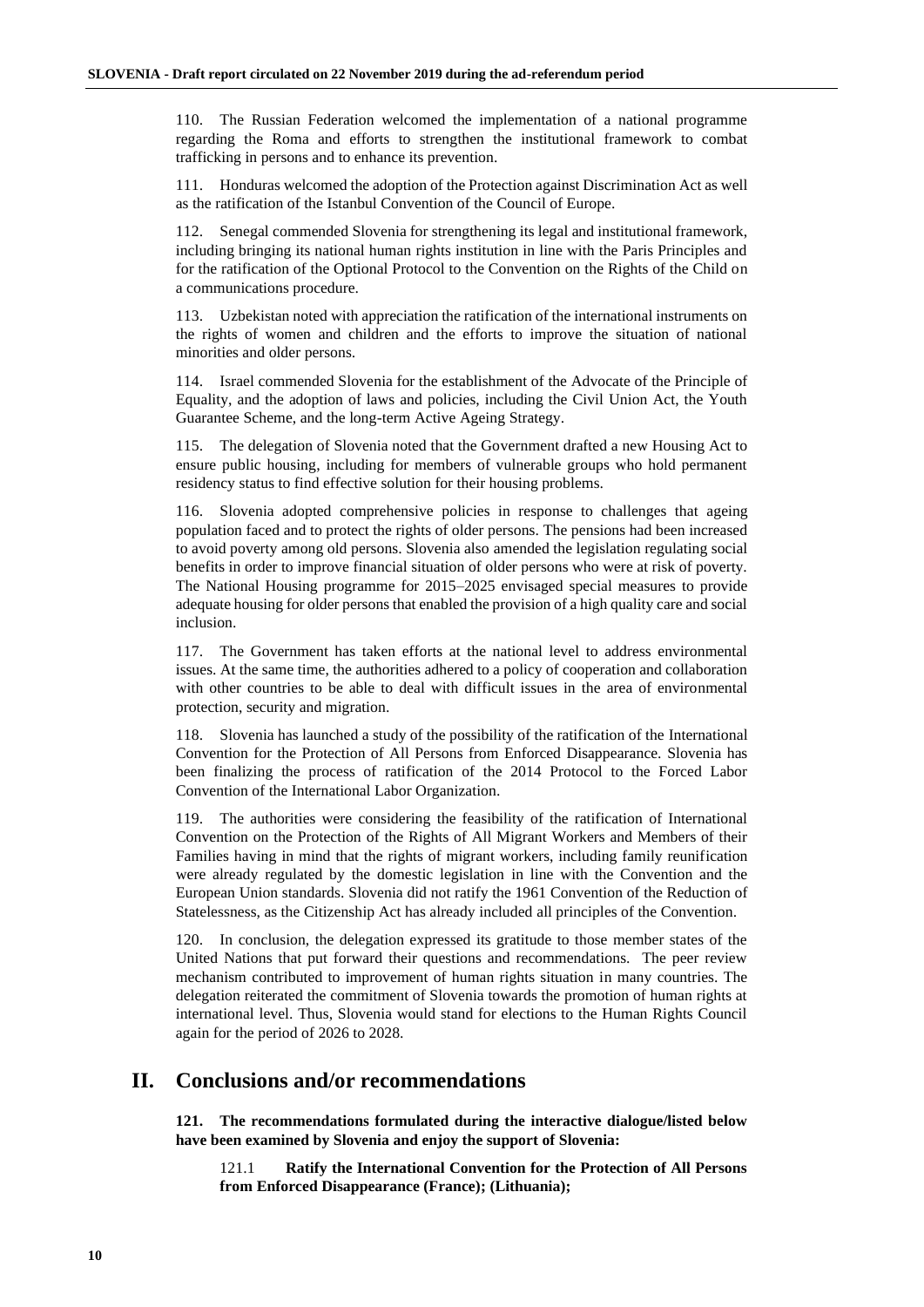121.2 **Complete the process of ratification of the International Convention for the Protection of All Persons from Enforced Disappearance (Ukraine);/Increase efforts towards ratification of the International Convention for the Protection of All Persons from Enforced Disappearance (Slovakia);**

121.3 **Ratify and implement the International Labour Organization's 2014 Protocol to the Forced Labour Convention, 1930 (United Kingdom of Great Britain and Northern Ireland);**

121.4 **Build on progress in ensuring independence of Slovenia's national human rights institution and its promotion to the highest accreditation status (Ukraine);**

121.5 **Improve access to affordable and good quality care for older persons and people with a mental or physical disability (Australia);**

121.6 **Continue taking effective measures to protect the rights of vulnerable groups, including women, children, older persons and persons with disabilities (China);**

121.7 **Take appropriate measures for the effective implementation of the National Programme for Equal Opportunities for Women and Men (Afghanistan);**

121.8 **Continue raising awareness in society of the need to eliminate discrimination, intolerance and hate speech (Slovakia);**

121.9 **Increase governmental efforts to combat racism, intolerance and hate speech (Egypt);**

121.10 **Further strengthen efforts in raising public awareness of the need to eliminate hate speech and intolerance (Lithuania);**

121.11 **Strengthen the legislative framework in cases of racist hate speech and racially motivated violence by ensuring effective investigation and appropriate prosecution and punishment of perpetrators (Rwanda);**

121.12 **Explicitly prohibit discrimination on the basis of sexual orientation and gender identity and promote awareness-raising campaigns to combat stereotypes and prejudices against LGBTI people (Israel);**

121.13 **Strengthen the efforts to combat domestic violence (Iraq);**

121.14 **Continue efforts to combat domestic violence and strengthen protection mechanisms for the victims (Lebanon);**

121.15 **Take effective steps to finalise and implement a national plan for the prevention of family violence and violence against women, including guidelines for working with sexually abused children (Botswana);**

121.16 **Continue to strengthen its efforts through a comprehensive strategy to protect older persons from violence and all forms of abuse, and ensure that cases of elderly abuse are investigated and prosecuted (Maldives);**

121.17 **Strengthen measures to prevent trafficking for the purposes of sex and forced labour, including measures to identify and support victims and those at risk of trafficking, and dedicate resources to investigate, prosecute and punish perpetrators (Australia);**

121.18 **Continue efforts undertaken to combat trafficking in persons, particularly exploitation of children and women by strengthening the fight against traffickers (Djibouti);**

121.19 **Continue its efforts to prevent trafficking in persons particularly children (Myanmar);**

121.20 **Make additional efforts to investigate, prosecute and punish all human trafficking cases proportionally to the gravity of the crime (Serbia);**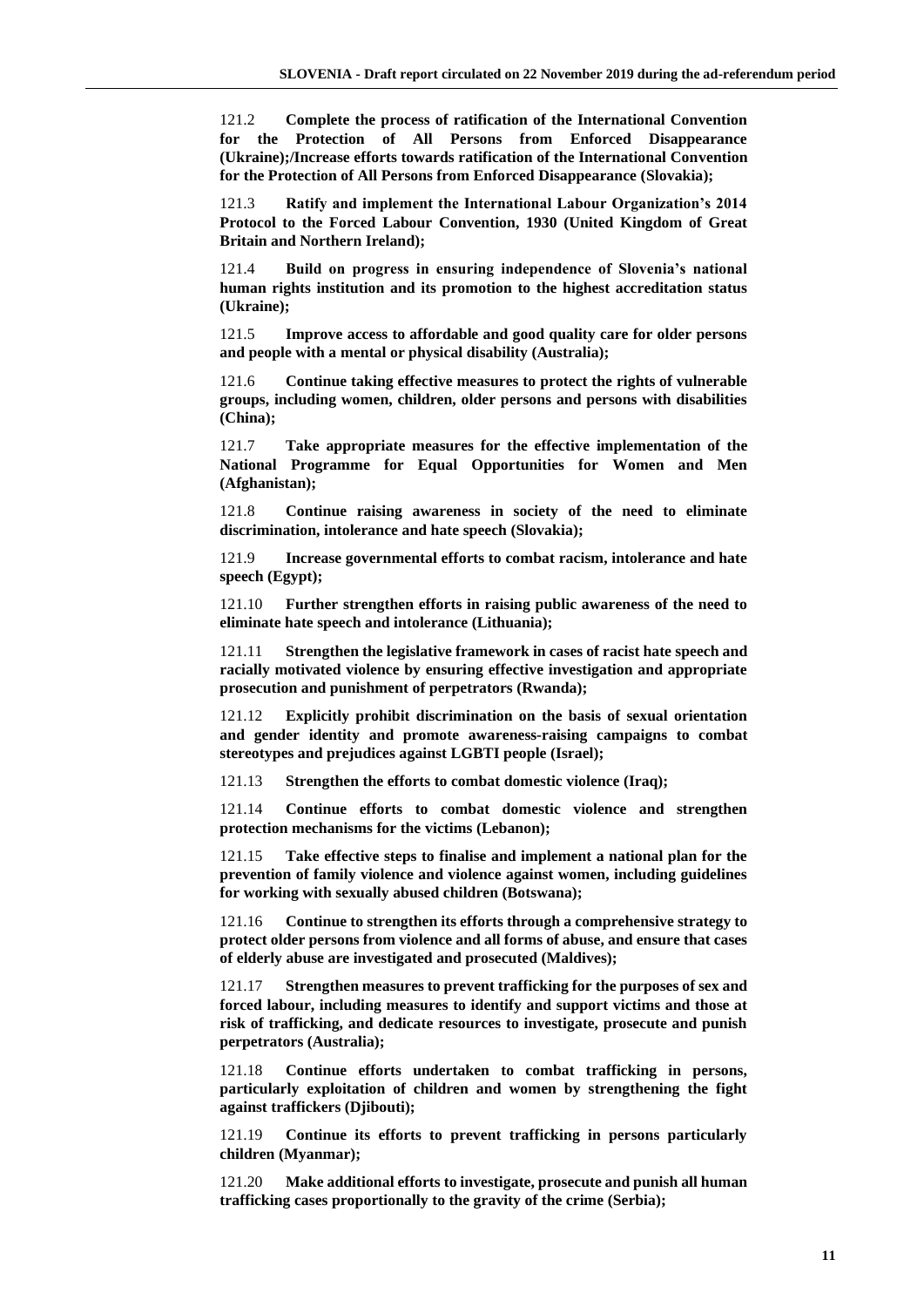121.21 **Continue efforts aimed at combating human trafficking and ensure the protection of the victims (Jordan);**

121.22 **Step up efforts in ensuring adequate mechanisms to identify and protect victims of trafficking, especially children, including providing comprehensive assistance based on their individual needs (Philippines);**

121.23 **Strengthen measures to identify and provide support to women at risk of trafficking, in particular Roma, migrant, refugee and asylum seeking women, and measures aimed at addressing the root causes of trafficking (Belarus);**

121.24 **Pursue policies which ensure victims of trafficking will be provided with adequate assistance and care (Islamic Republic of Iran);**

121.25 **Continue efforts to reduce poverty and ensure greater inclusion of vulnerable groups, particularly the older persons (Bhutan);**

121.26 **Continue its efforts to combat poverty and inequality (Myanmar);**

121.27 **Continue implementation of measures to reduce the level of poverty and social exclusion, with special consideration to the welfare of the most vulnerable groups (India);**

121.28 **Continue the positive initiatives taken for the welfare of the older people (India);**

121.29 **Continue already commendable efforts to achieve gender equality and women's empowerment, including through greater participation by women in political life at the local and national level (Australia);**

121.30 **Continue efforts to eliminate discrimination against women, including in the labour market (Tunisia);**

121.31 **Continue implementing policies to promote the participation of women in public and political life and take further steps to combat and prevent violence against women and domestic violence (Republic of Moldova);**

121.32 **Continue taking measures for the protection of women's rights, particularly in preventing violence against women (Bhutan);**

121.33 **Revise the legal definition of rape in the Criminal Code so that it is based on the lack of consent rather than force, coaction or physical threat (Chile);**

121.34 **Continue policies aimed at preventing and combating all forms of violence against women, including domestic violence and sexual abuse (Georgia);**

121.35 **Continue efforts to prevent domestic violence and violence against women through the adoption of a national plan for this purpose (Luxembourg);**

121.36 **Further strengthen measures to prevent and combat violence against women (Myanmar);**

121.37 **Strengthen measures to prevent and combat violence against women, including domestic violence and sexual abuse (Maldives);**

121.38 **Revise the definition of rape in the Criminal Code so that it is based on the absence of consent (Greece);**

121.39 **Continue consolidating achievements in the promotion of rights, inclusion, equal opportunities and well-being of persons with disabilities within implemented national programmes (Dominican Republic);**

121.40 **Continue efforts to protect persons with disabilities and encourage involvement of civil society in drafting laws and plans that aims at improving their conditions (Lebanon);**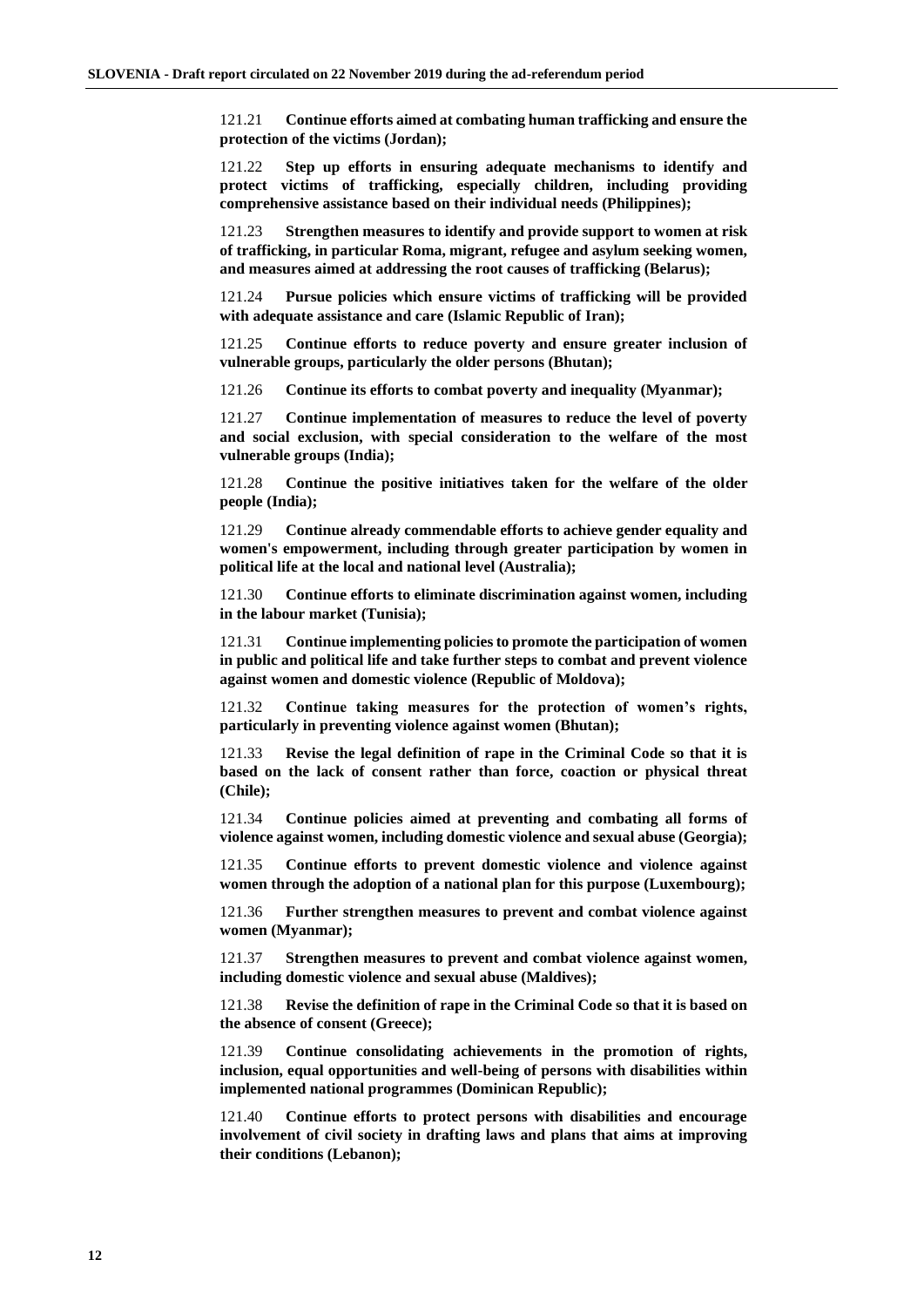121.41 **Ensure the full integration of persons with disabilities in society through the programme of equal opportunities and ensure they are not discriminated against (Qatar);**

121.42 **Continue implementing activities that affirm the full integration of persons with disabilities into society (Montenegro);**

121.43 **Continue to devote great attention to the effective implementation of the existing legislative framework on the use of the minority language, with particular reference to the availability of bilingual personnel in public services, offices and the media (Italy);**

121.44 **Continue efforts to prevent discrimination against Roma (Albania);**

121.45 **Continue working in accordance with the national programme to combat discrimination against Roma minorities for 2017–2021 (Lebanon);**

121.46 **Continue making progress in the promotion of human rights and wellbeing of Roma communities, through the National Programme of Measures for Roma (Dominican Republic);**

121.47 **Further intensify the implementation of the National Programme of Measures for Roma for 2017–2021 (Georgia);**

121.48 **Step up policies ensuring that Roma children can participate in mainstream education system (Peru);**

121.49 **Continue promoting the implementation of policies for the integration of migrants (Dominican Republic);**

121.50 **Improve the living, working and social conditions of migrants and refugees and their access to health care (Turkey);**

121.51 **Continue efforts to promote the rights of migrants and asylum seekers (Iraq);**

121.52 **Ensure respect the principle of non-refoulement through individual assessment of each migratory situation (Peru);**

121.53 **Ensure that asylum seekers have access to fair asylum procedures (Afghanistan);**

121.54 **Ensure that all asylum-seekers have access to fair and effective asylum procedures and investigate all reported cases in this regard (Azerbaijan);**

121.55 **Provide training for law enforcement authorities to increase awareness and knowledge, and ensure that their actions related to the treatment of asylum seekers comply with European and international obligations and norms (Canada);**

121.56 **Ensure that all asylum seekers have access to legal representation, by providing free legal aid to those not in a position to pay for a lawyer (Cyprus);**

121.57 **Ensure that all asylum seekers have access to fair and effective asylum procedures in accordance with Slovenia's International Protection Law and international law (Honduras);**

121.58 **Take appropriate measures to guarantee the rights of persons erased from the Register of Permanent Residents, in compliance with the 2018 Constitutional Court decision (France).**

**122. The following recommendations will be examined by Slovenia, which will provide responses in due time, but no later than the forty-third session of the Human Rights Council.**

122.1 **Complete the process of ratification of the Optional Protocol to the International Covenant on Economic, Social and Cultural Rights (Senegal);**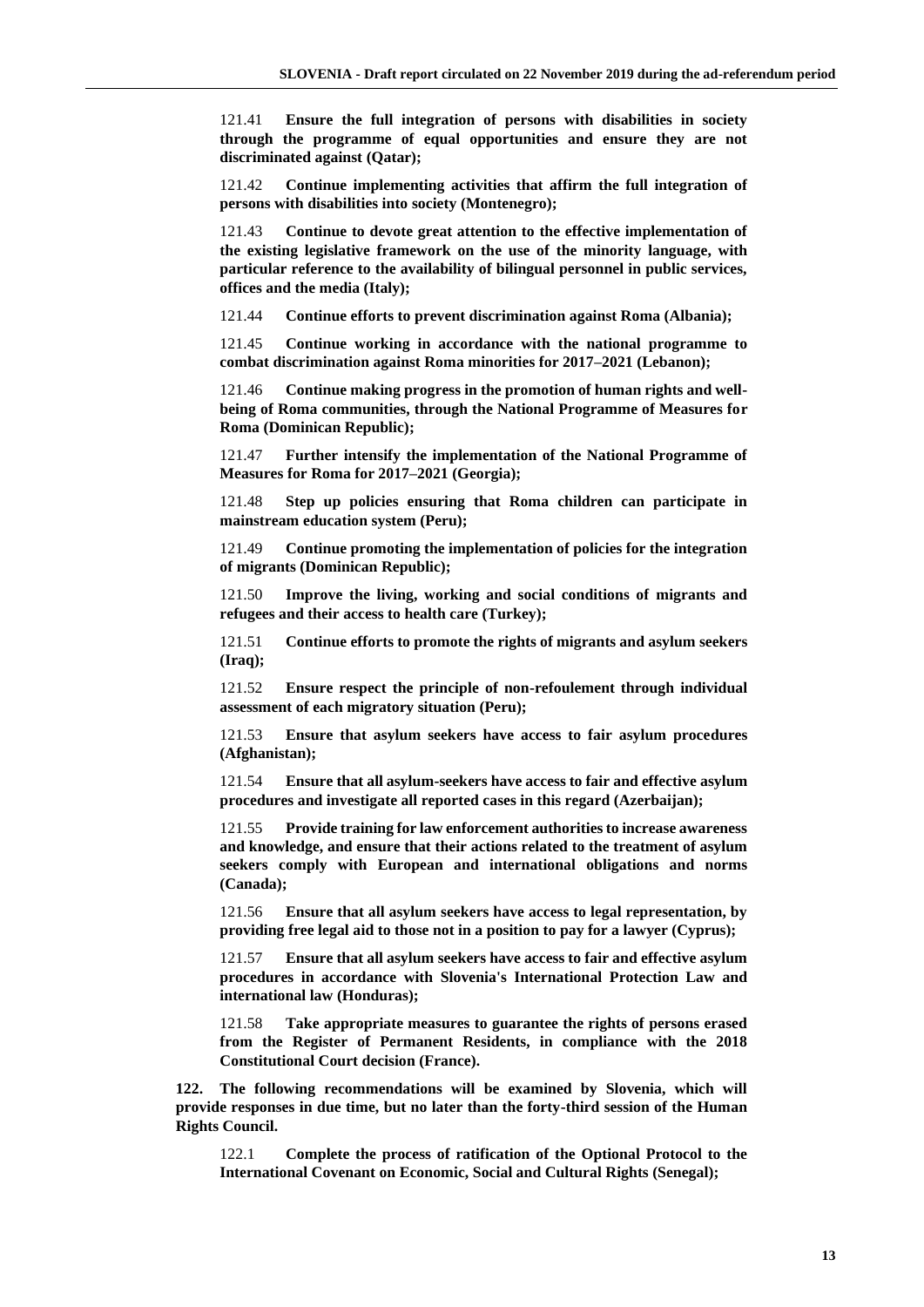122.2 **Ratify the International Convention on the Protection of the Rights of All Migrant Workers and Members of Their Families (Bangladesh); (Egypt);**

122.3 **Undertake measures to ratify the United Nations International Convention on the Protection of the Rights of All Migrant Workers and Members of Their Families (Indonesia);/Consider the possibility of ratifying the International Convention on the Protection of the Rights of All Migrant Workers and Members of their Families (Niger);/Consider acceding to the International Convention on the Rights of Migrant Workers and Members of their Families (Philippines);**

122.4 **Complete the process of ratification of the International Convention on the Protection of the Rights of All Migrant Workers and Members of Their Families (Senegal);**

122.5 **Consider ratifying the 1961 Convention on the Reduction of Statelessness (Uruguay);**

122.6 **Accede to the 1961 Convention on the Reduction of Statelessness and put in place statelessness determination procedures to ensure the protection of stateless persons (Brazil);**

122.7 **Ratify the 1961 Convention on the Reduction of Statelessness (Slovakia); (Spain); (North Macedonia);**

122.8 **Sign and ratify the Convention on the Reduction of Statelessness (Croatia);**

122.9 **Ratify the Convention on the Reduction of Statelessness, the Optional Protocol to the International Covenant on Economic, Social and Cultural Rights and other human rights instruments (Honduras);**

122.10 **Consider the ratification of the ILO Domestic Workers Convention no. 189 (Philippines);**

122.11 **Recognize the competence of the Committee on Enforced Disappearances to receive and consider communications from or on behalf of individuals or other State Parties (Lithuania);/Recognize the competence of the Committee on Enforced Disappearances to receive and consider communications from or on behalf of victims or other states parties (Slovakia);**

122.12 **Adopt an open, merit-based process when selecting national candidates for UN Treaty Body elections (United Kingdom of Great Britain and Northern Ireland);**

122.13 **Ensure that the Human Rights Ombudsman is fully autonomous and independent from the Government by amending public finance legislation (Denmark);**

122.14 **Ensure that the Ombudsman and other national human rights mechanisms are adequately funded and that financial control is fully independent of government (Ireland);**

122.15 **Intensify efforts to establish a national human rights institution (Jordan);**

122.16 **Consider establishing a national institution for the rights of the child (Lebanon);**

122.17 **Provide the Advocate of the Principle of Equality with additional resources for its full operational and effective functioning (North Macedonia);**

122.18 **Put in place measures to combat all forms of human rights violations against older persons (Angola);**

122.19 **Continue taking measures in order to promote and ensure the full realization of all human rights for young people (Republic of Moldova);**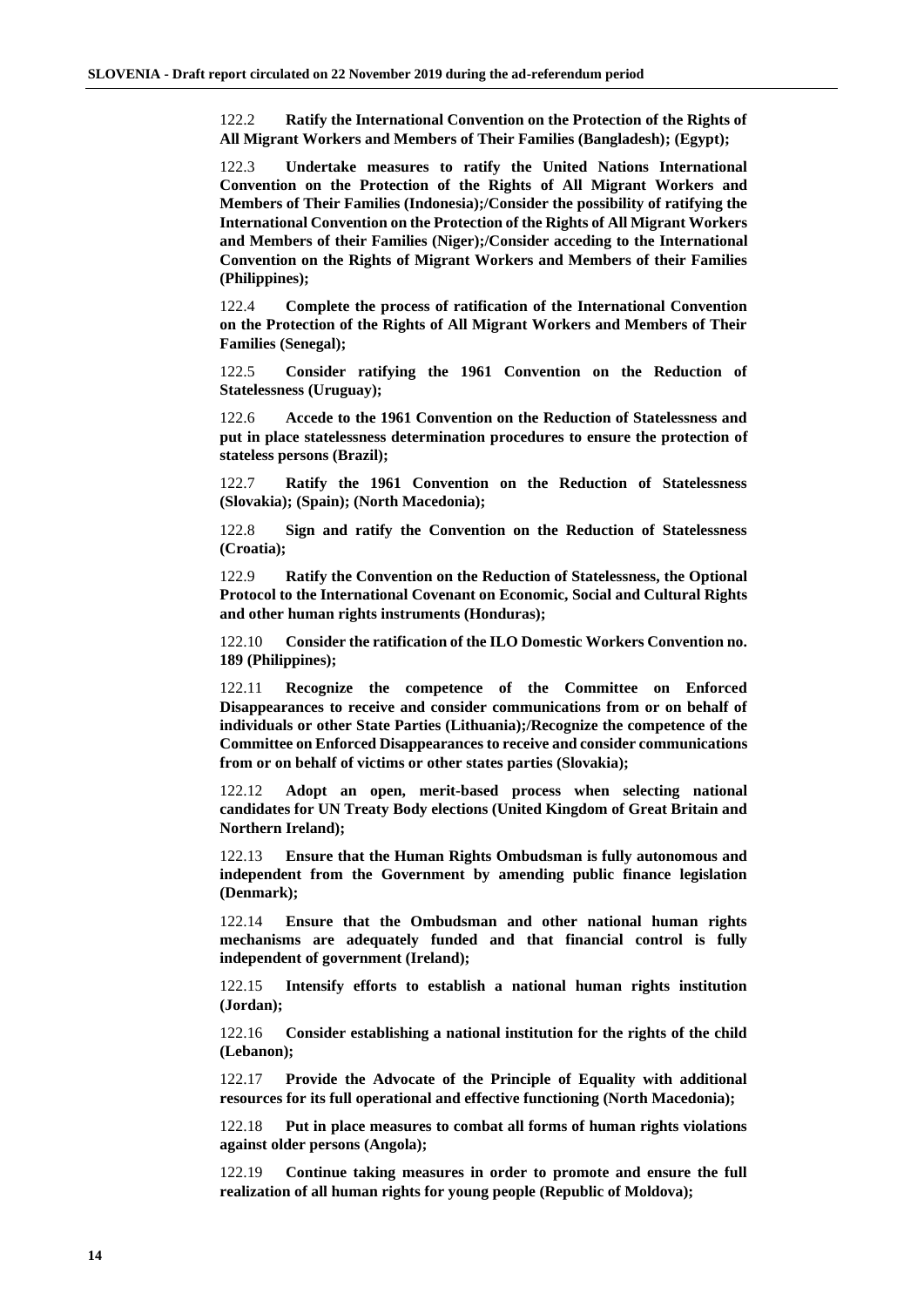122.20 **Implement the decisions of the Constitutional Court on which no action has been taken, in particular those concerning the need to revise the Mental Health Act (Mexico);**

122.21 **Increase the pace of implementation of the already existing and the newly adopted measures for all of the above (Turkey);**

122.22 **Strengthen, through a comprehensive strategy, the fight against discrimination in all its forms, including on the grounds of the status of migrant, refugee, asylum seeker, disability, or any other condition; and strengthen its policies to combat racism and hate speech (Bolivarian Republic of Venezuela);**

122.23 **Continue the revision of the law on equal opportunities for men and women (Albania);**

122.24 **Continue efforts to promote gender equality (Jordan);**

122.25 **Formulate a comprehensive anti-discrimination policy to prevent and eliminate racism and xenophobia (Azerbaijan);**

122.26 **Adopt a comprehensive anti-discrimination strategy in consultation with representatives of civil society (Luxembourg);**

122.27 **Continue strengthening institutional and normative framework for protection against discrimination (Montenegro);**

122.28 **Design and fully implement strategies to prevent all forms of discrimination, including by integrating non-discriminatory values in its education curricula, to eliminate racism and xenophobia (Indonesia);**

122.29 **Explicitly incorporate in its legislation, policies and strategies to combat discrimination the recognition of multiple and intersectional discrimination based on sex, age, ethnic origin or sexual orientation, or by the status of migrant, asylum seeker, refugee, person with disability or any other condition (Honduras);**

122.30 **Develop public policies aimed at eliminating discrimination, including racial discrimination, and in this respect improve the response of the criminal justice system to cases of hate speech and violence committed on the grounds of race, by ensuring the investigation and prosecution (Costa Rica);**

122.31 **Identify measures to combat all forms of discrimination, particularly racial discrimination, with special focus on fighting hate speech and racist and xenophobic statements against minorities (Djibouti);**

122.32 **Strengthen activities to raise awareness in society of the need to eliminate discrimination, intolerance and hate speech (Greece);**

122.33 **Strengthen activities and laws aimed at the elimination of discrimination in society, other intolerance and hate speech against minorities and other groups, including based on sexual orientation, gender identity or sex characteristics (Iceland);**

122.34 **Take more effective measures against discrimination, hate speech and racism (Turkey);**

122.35 **Intensify measures and programmes to combat racism, xenophobia, and intolerance (Philippines);**

122.36 **Implement stronger measures to curtail instances of racial and ethnic discrimination, discourage hate speech, and commit to sustained efforts to deter racially motivated violence, especially towards vulnerable groups (Bahamas);**

122.37 **Take effective measures to prevent, investigate and punish racial crimes, racist hate speech and violence against minority groups, including migrants and refugees (Ecuador);**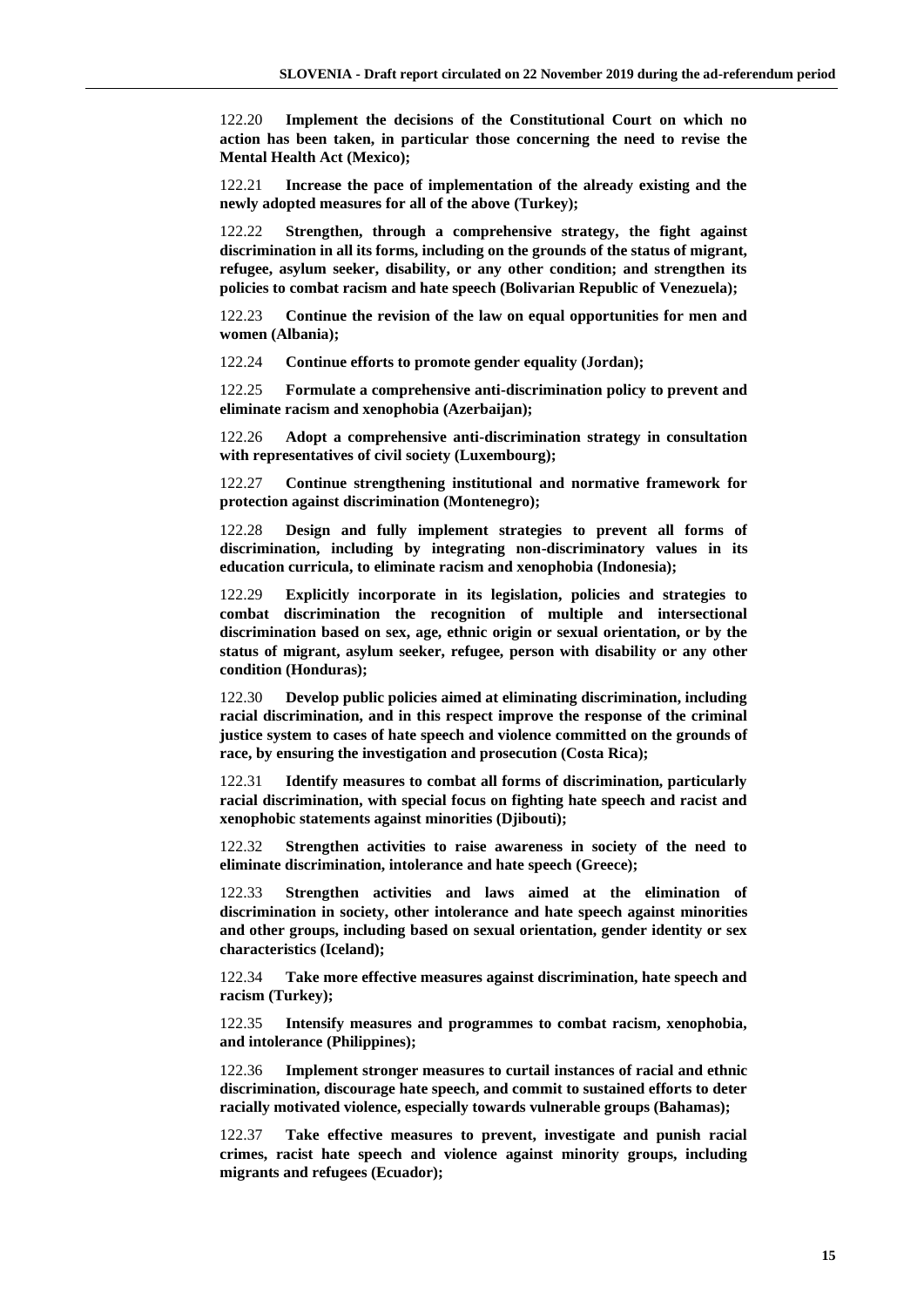122.38 **Adopt a comprehensive strategy on combating discrimination and racism through the consultation process with all interested parties (Uzbekistan);**

122.39 **Continue efforts taken to combat discrimination and hate speech against minorities and foreigners (Tunisia);**

122.40 **Intensify efforts to combat hate crimes and hate speech in line with the commitments made in the Durban Declaration and Program of Action (Afghanistan);**

122.41 **Intensify efforts to combat the increase of hate speech, particularly in social media, by condemning racially hostile language in the public domain and strengthen the response of the criminal justice system in this regard (Bangladesh);**

122.42 **Strengthen laws on racist hate speech and racially motivated violence to further support the work of the Advocate of the Principle of Equality and ensure punishment of perpetrators (Botswana);**

122.43 **Enact a comprehensive legislation to address incidences of hate speeches on social media and elsewhere (Ghana);**

122.44 **Continue efforts to combat hate speech, and strengthen the capacity of the criminal justice system to response to cases of hate crimes (Indonesia);**

122.45 **Undertake awareness raising campaigns to combat hate speech (Iraq);**

122.46 **Intensify efforts aimed at combating hate speech, racism against Muslims and ethnic minorities (Jordan);**

122.47 **Sustain efforts in combatting hate speech and other hate crimes (Nigeria);**

122.48 **Take measures to more effectively prevent and combat hate speech and incitement to violence against minorities, both online and offline (Republic of Korea);**

122.49 **Ensure zero tolerance to all cases of hate speech towards migrants and ethnic and religious minorities (Uzbekistan);**

122.50 **Deepen efforts to investigate and punish racist hate speech and cases of racially motivated violence, ensuring that they are investigated promptly and effectively (Argentina);**

122.51 **Strengthen the response of its criminal justice system in cases of racist hate speech and violence by ensuring effective investigation and appropriate prosecution and punishment of the perpetrators (Islamic Republic of Iran);**

122.52 **Strengthen the response of its criminal justice system in cases of hate speech and hate motivated violence by ensuring effective investigation and appropriate prosecution and punishment of perpetrators (Israel);**

122.53 **Strengthen the response of its criminal justice system in cases of hate speech and related violence by ensuring effective investigation and appropriate prosecution and punishment of the perpetrators (Pakistan);**

122.54 **Strengthen the criminal justice system to ensure effective and appropriate investigation, prosecution and punishment of the offenses of hate speech and racist violence (Luxembourg);**

122.55 **Amend its criminal code to highlight racist motives, which aggravate the related crimes and offences (Islamic Republic of Iran);**

122.56 **Intensify efforts to combat stereotypes and prejudice against LGBTI persons, including by launching a nationwide awareness-raising campaign (Ireland);**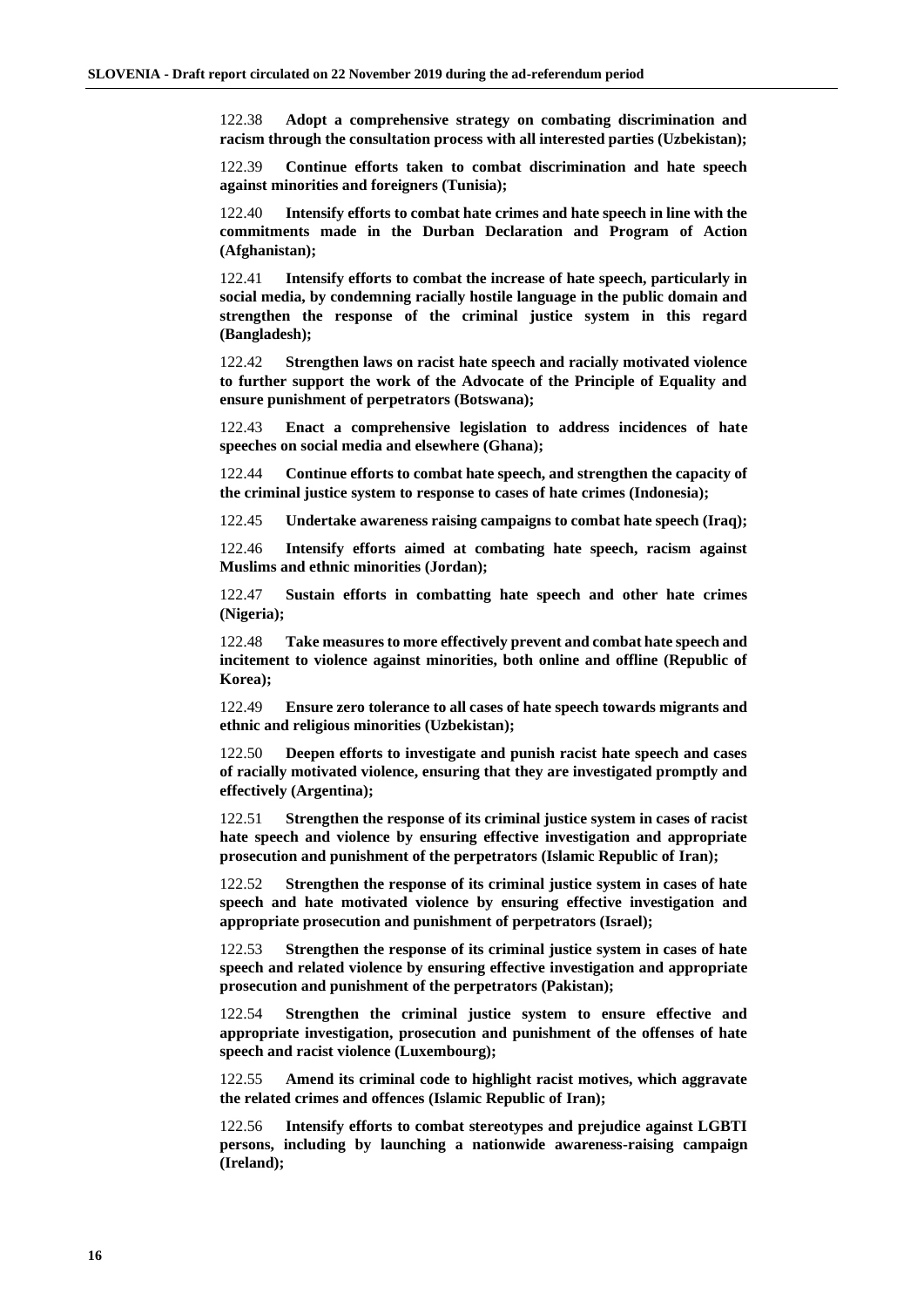122.57 **Strengthen efforts to end discrimination against LGBTI people, including awareness raising to increase the social acceptance of the LGBTI community in all spheres of professional and social life (Netherlands);**

122.58 **Promote the access of same-sex couples to sexual and reproductive health programmes, ensuring in particular the availability of specific health services for trans persons (Uruguay);**

122.59 **Enact general legislation on the recognition of both same-sex parents involved in the growth of a child, as well as extending access to adoption to samesex couples on par with others (Iceland);**

122.60 **Adopt legal provisions that will allow legal gender recognition to transgender individuals and take meaningful steps, to sensitise authorities and the public to their human rights (Malta);**

122.61 **Work towards ending protocols that aim to 'normalise' intersex bodies through harmful and medical practices including non-consensual surgeries (Malta);**

122.62 **Consolidate the progress made towards reaching the Sustainable Development Goals, and in the improvement of human development indicators (India);**

122.63 **Gradually increase official development assistance to reach the international target of 0.7% of gross national product (Luxembourg);**

122.64 **Increase the amount of humanitarian aid and development assistance to a level compatible with its GDP (Turkey);**

122.65 **Continue to ensure that the application of the preamble of the Paris Agreement is reflected in the next round of Nationally Determined Contributions due in 2020, in line with its commitments under the Paris Agreement (Fiji);**

122.66 **Ensure that women, children and persons with disabilities are meaningfully engaged in the development of legislation, policies and programs on climate change and disaster risk reduction (Fiji);**

122.67 **Provide specific funding to the Commission for the Prevention of Corruption to establish and enforce a code of conduct, including through the establishment of credible mechanisms for supervision, on the misuse of information and public resources by members of the National Assembly and National Council (United States of America);**

122.68 **Take the necessary measures to address and combat corruption and related impunity more effectively, to ensure the transparency in the management of the Public Administration (Bolivarian Republic of Venezuela);**

122.69 **Strengthen oversight over Slovenian companies operating abroad with regard to any negative impact of their activities on the enjoyment of human rights, particularly in conflict areas, which includes situations of foreign occupation, where there are heightened risks of human rights abuses (State of Palestine);**

122.70 **Strengthen measures to address domestic violence and sexual abuse including ensuring effective access to support services, remedies, and means of protection to women victims (Philippines);**

122.71 **Implement measures to ensure practical protection for older persons from violence and all forms of ill treatment as well as investigate such cases and prosecute perpetrators (Uzbekistan);**

122.72 **Take measures to combat domestic violence and to provide for the protection of the rights of vulnerable groups, including women, children, persons with disabilities and older persons (Russian Federation);**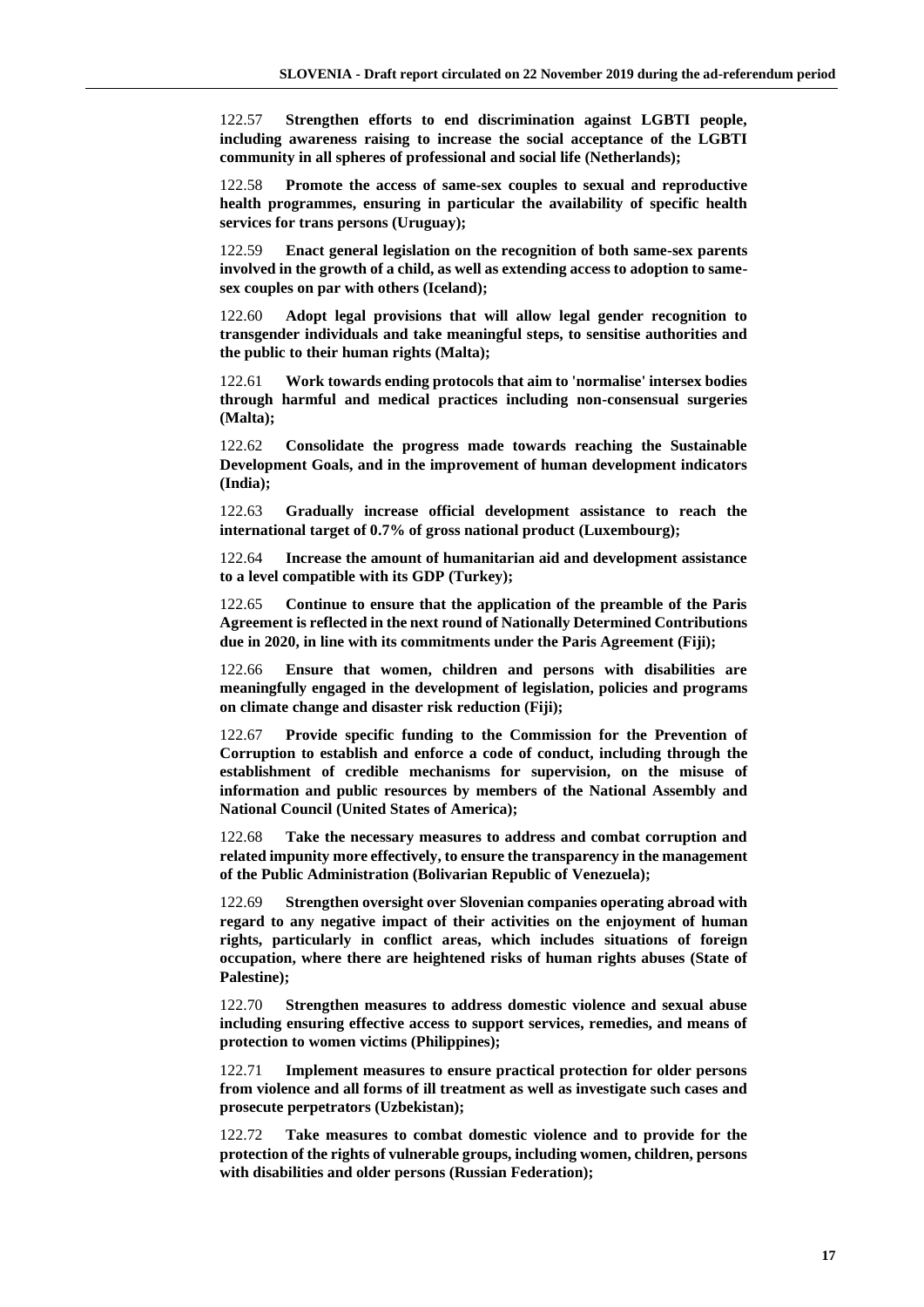122.73 **Continue to reduce the backlog of judicial cases, by further improving the staffing and financial resources of the courts (Germany);**

122.74 **Ensure the right to justice for all detainees, through the provision of free public defence council in order to provide the rights to defence and fair trial (Costa Rica);**

122.75 **Ensure that all detained persons effectively benefit from the right of access to a lawyer from the very outset of their deprivation of liberty, if necessary free of charge (Denmark);**

122.76 **Improve the living conditions in detention facilities in line with the Nelson Mandela Rules (Angola);**

122.77 **Amend defamation legislation so that it is considered a civil, not criminal, offence (United Kingdom of Great Britain and Northern Ireland);**

122.78 **Continue efforts to combat trafficking in persons, especially women and children, in particular through effective prosecution of perpetrators (Chile);**

122.79 **Increase efforts to prevent trafficking of persons and child exploitation and to protect and support victims (Egypt);**

122.80 **Continue efforts in combatting human trafficking and upholding the rights of victims of human trafficking as well as the rights of migrants (Nigeria);**

122.81 **Continue efforts to combat human trafficking and strengthen the monitoring and data collection mechanisms (Tunisia);**

122.82 **Continue to strengthen its institutional structure for combating trafficking in human beings and provide victims of trafficking with adequate access to health care, counselling and effective protection (Pakistan);**

122.83 **Investigate, prosecute and punish all cases of trafficking in persons and provide victims of such crimes with proper redress measures (Israel);**

122.84 **Strengthen its efforts in combatting trafficking in persons, specifically through ensuring the provision of adequate support and rehabilitative resources to victims, and through enhanced investigation and prosecutions efforts (Bahamas);**

122.85 **Continue its victim protection, law enforcement, prevention efforts by vigorously prosecuting sex and labor trafficking offenses and imposing adequate penalties, including significant prison terms, on all convicted traffickers (United States of America);**

122.86 **Ensure that victims of trafficking were provided with adequate assistance regardless of whether they cooperated with law enforcement authorities in investigations and criminal proceedings (Belarus);**

122.87 **Continue supporting the family as the fundamental and natural unit of society (Egypt);**

122.88 **Consider instituting anti-poverty policies and programmes that would ensure the full protection and promotion of the rights of the children (Ghana);**

122.89 **Accelerate the approval of a national housing policy that deals, among other things, with access to social housing for all its residents without discrimination, and that addresses the special needs of people with disabilities and the elderly in this area (Bolivarian Republic of Venezuela);**

122.90 **Continue its achievements on improving access to health care for all and effectively implement the Resolution on the National Mental Health Programme 2018−2028 (Ethiopia);**

122.91 **Accelerate its efforts to improve access to health care services (Georgia);**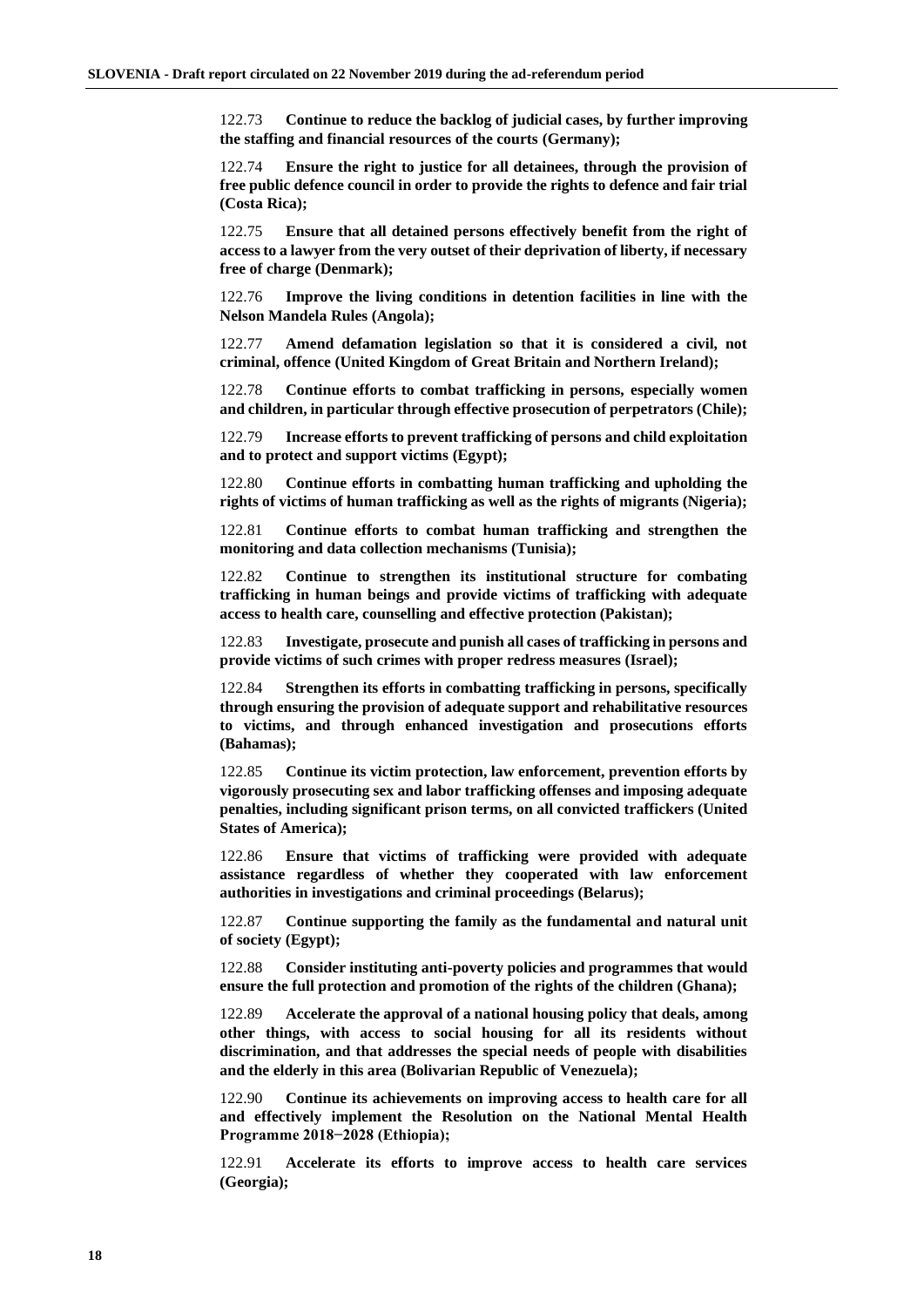122.92 **Continue its efforts in regard to the right to health and provide equal access to quality health-care services to all persons including in rural areas, persons with disabilities and older persons (State of Palestine);**

122.93 **Ensure the availability and accessibility of palliative care for all older persons (Malaysia);**

122.94 **Develop the allocation of education funds to eliminate regional disparities in access to education (Algeria);**

122.95 **Ensure equal access to quality education for all students (Malaysia);**

122.96 **Continue measures to improve equal access to quality education for all addressing the problem of regional disparities in access to education (Nepal);**

122.97 **Develop actions and policies to ensure quality inclusive education at all levels (Israel);**

122.98 **Intensify efforts towards providing comprehensive human rights education programs to law enforcement officials on rights of migrants and refugees (Greece);**

122.99 **Continue making progress in the implementation of strategies to achieve gender equality in all areas of economic, political and social life, including employment and equal pay (Cuba);**

122.100 **Step up measures to increase the employment rate of women and their representation in the level of management (Myanmar);**

122.101 **Strengthen measures aimed at preventing and combatting violence against women, including domestic violence and sexual abuse by ensuring that victims have access to effective remedies and means of protection (Rwanda);**

122.102 **Increase public education and strengthen enforcement efforts to combat gender-based violence (Bahamas);**

122.103 **Amend its legislation to include all forms of violence against women and strengthen measures aimed at preventing and combating sexual abuse, guaranteeing access to effective protection services (Spain);**

122.104 **Continue efforts to combat violence against women, by aligning national legislation with international standards, particularly the Council of Europe Istanbul Convention on preventing and combating violence against women and domestic violence (France);**

122.105 **Strengthen measures to prevent and curb all forms of violence against women including domestic violence, by among others ensuring effective remedies to victims (Malaysia);**

122.106 **Revise the definition of rape in the Criminal Code so that it is based on the absence of consent, bringing it in line with international human rights law and standards (Iceland);**

122.107 **Revise the definition of rape contained in the criminal code, so that it is based on the lack of consent and not on force or coercion, therefore aligning it with international standards, such as the Council of Europe Convention on preventing and combating violence against women and domestic violence (Istanbul Convention) (Mexico);**

122.108 **Strengthen quality accessible sexual and reproductive health public services to women belonging to vulnerable groups (Peru);**

122.109 **Encourage non-violent forms of discipline and conduct information campaigns to raise public awareness of the harmful effects of corporal punishment on children (Algeria);**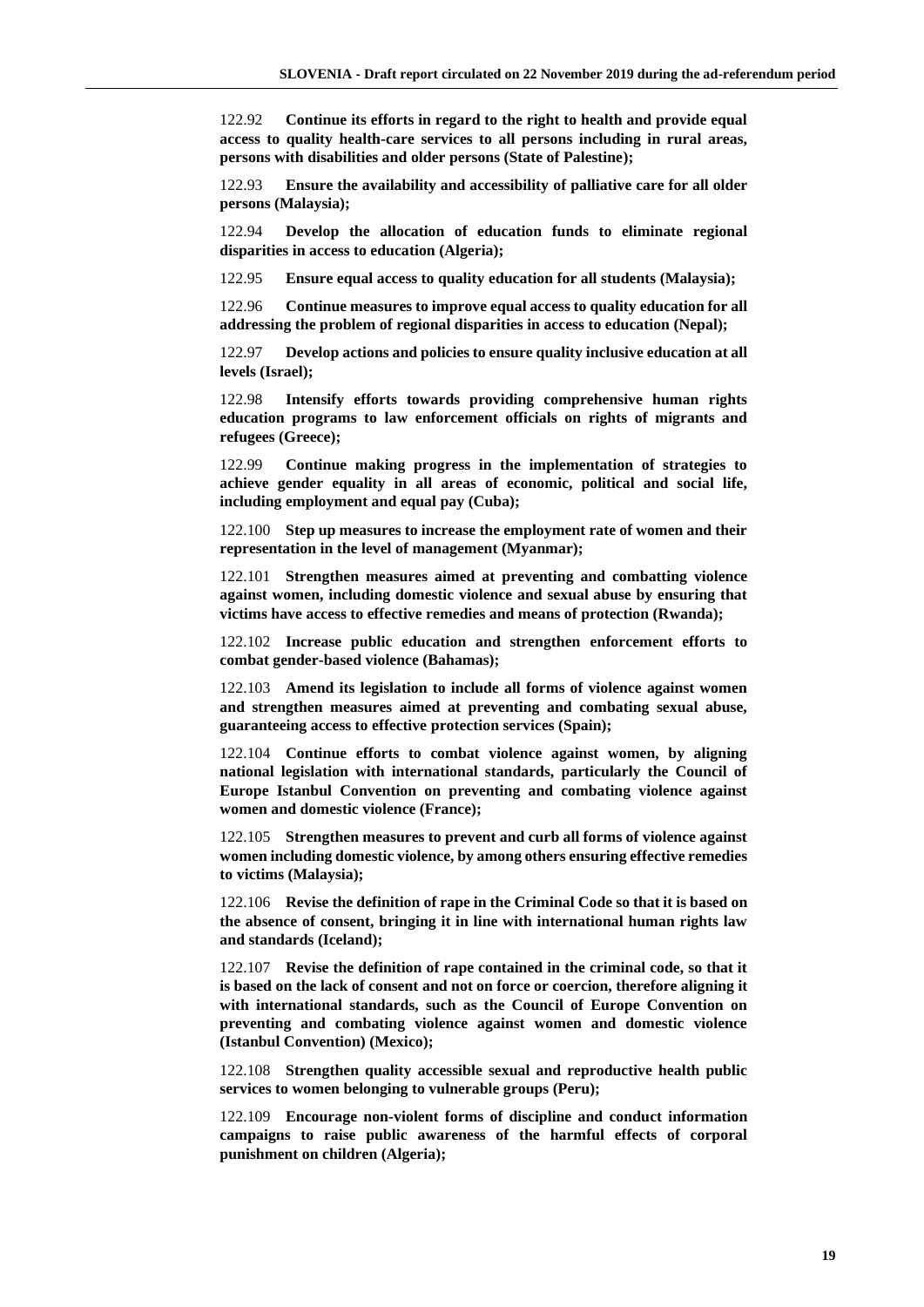122.110 **Develop and implement a national strategy for the protection of child victims of exploitation and sexual abuses in order to identify, prevent and support child victims of various forms of exploitation and abuse (France);**

122.111 **Develop and implement a national strategy on the protection of children from sexual exploitation and abuse (Iceland);**

122.112 **Develop and implement additional policies for the protection of children to ensure that migrant children, Roma children and other vulnerable children have free access to education, health, decent housing and adequate nutrition, as well as to combat child poverty and social exclusion (Uruguay);**

122.113 **Review national legislation, policies and programmes to harmonize them with the provisions of the Convention on the Rights of Persons with Disabilities (Spain);**

122.114 **Take further steps to adopt specific legislation and policies regarding the protection of the rights of women and girls with disabilities (Bulgaria);**

122.115 **Consider the introduction of more detailed provisions on inclusive education of children with disabilities in existing legislation and policies (Bulgaria);**

122.116 **Ensure equal access to quality education for all students with disabilities without discrimination (Qatar);**

122.117 **Adopt a comprehensive strategy to prevent all forms of violence, abuse and ill treatments against persons with disabilities, particularly women, children and older persons with disabilities (Ecuador);**

122.118 **Develop community-based and people-centred mental health services which, in line with CRPD, respect the rights, will and informed preferences of persons with mental health conditions or psychosocial disabilities (Portugal);**

122.119 **Review current relevant legislation to better protect the rights of all minorities and provide legislation on minority rights that would include additional provisions on minority-language education in areas where there is an interest (Serbia);**

122.120 **Ensure comprehensive legislation to protect the rights of minorities (Malaysia);**

122.121 **Continue to strengthen efforts to promote and protect the rights of minorities in an integrated, comprehensive and inclusive manner, especially by improving their access to key social services, such as housing, education, and safe drinking water and sanitation (Thailand);**

122.122 **Ensure adequate representation of minority ethnic groups in the elected bodies for their inclusion in governance (Nepal);**

122.123 **Redouble efforts in ensuring equitable access to basic services by minorities toward their social inclusion and the full realization of their human rights (Philippines);**

122.124 **Recognize the Slovenian sign language in the Slovenian constitution (Austria);**

122.125 **Engage in a structured dialogue with the German-speaking community including the Umbrella Organisation for the Cultural Associations of the German-speaking community, as also recommended by the Council of Europe (Austria);**

122.126 **Allocate additional resource to the preservation of the culture and language of the German-speaking community in Slovenia, as previously recommended (Austria);**

122.127 **Undertake all necessary steps to recognize the Croatian community as an autochthonous national minority and grant it the rights deriving from this**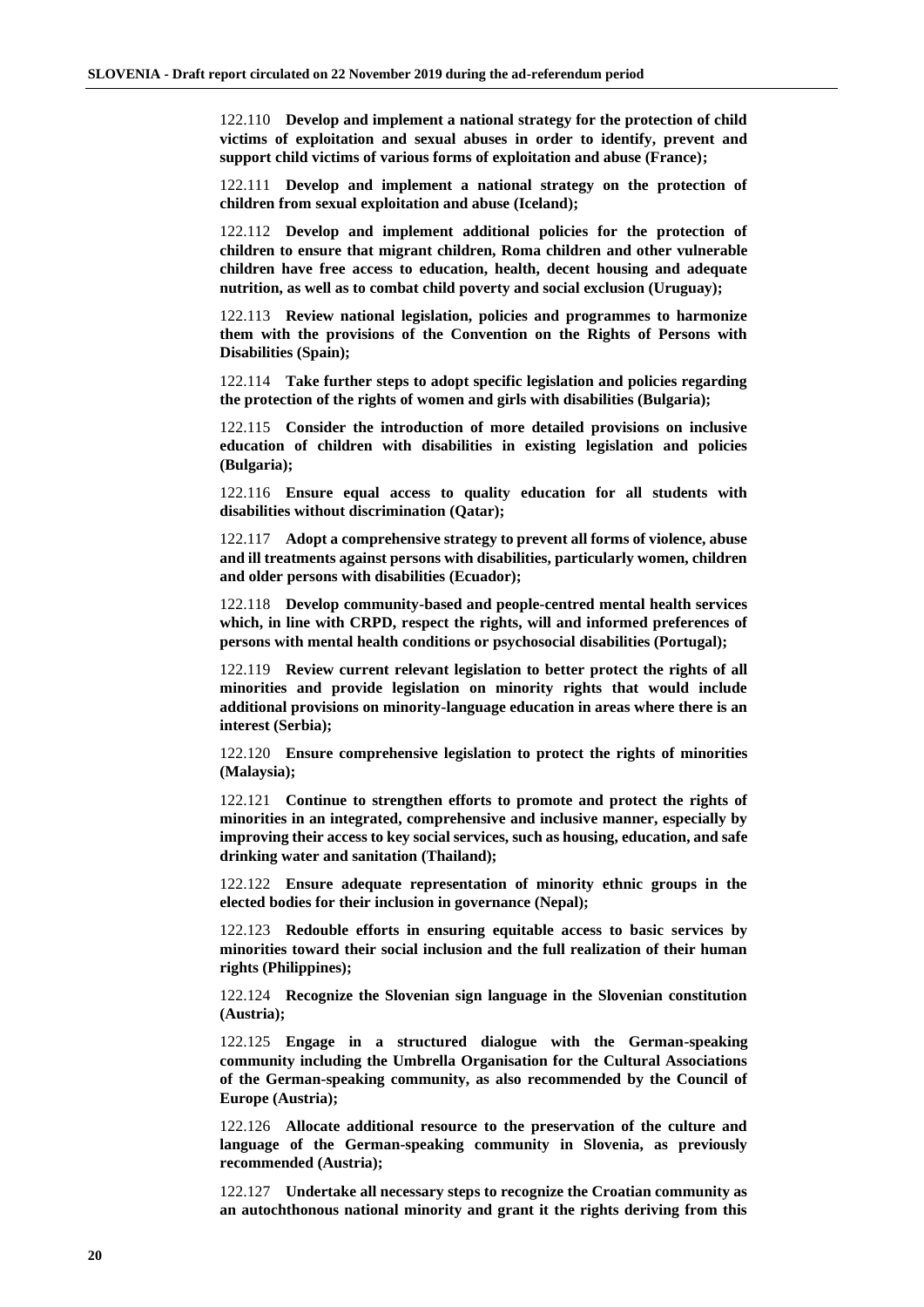**status that has already been assigned to Italian and Hungarian communities (Croatia);**

122.128 **Continue its efforts to promote an environment inclusive of ethnic minorities and to fully guarantee their access to public services, including through the effective implementation, monitoring and evaluation of the National Programme of Measures for Roma for the period of 2017–2021(Republic of Korea);**

122.129 **Continue to pay more attention to the issue of ethnic minorities, including the Roma (Russian Federation);**

122.130 **Address the continued discrimination against members of the socially marginalized Roma community in some parts of the country, especially with respect to their persistent difficulties securing adequate housing and obtaining public services, by continuing to implement its National Program of Measures for Roma for 2017–2021 (United States of America);**

122.131 **Enact and fully implement legislations that seek to improve the current situation in the Roma minority (Ghana);**

122.132 **Remove the distinction in legislation and other measures between "autochthonous" and "non-autochthonous" Roma communities (Greece);**

122.133 **Take further steps to uphold rights of Roma people and protect them against prejudice, discrimination and social exclusion, including by ensuring effective implementation of the National Programme of Measures for Roma (Brazil);**

122.134 **Review its National Programme of Measures for Roma to set clear priorities and timelines for the implementation of measures, particularly regarding access to basic services so as to ensure the full integration of Roma communities (Canada);**

122.135 **Strengthen the National Programme of Measures for Roma by identifying concrete targets, so as to further equal, legal and fair treatment of minorities, in line with Sustainable Development Goals 10 and 16 (Netherlands);**

122.136 **Conduct an independent evaluation in accordance with the National Programme of Measures for Roma for 2017–2021(Spain);**

122.137 **Improve the living standards of its Roma population, including by providing better access to basic utilities and services and improving education outcomes for Roma students at all levels (Australia);**

122.138 **Further the understanding that Anti-Gypsyism is a driver for social exclusion of Roma and Sinti, and strengthen efforts to improve their livingconditions, for example, by adopting measures to ensure their access to drinking water, sanitation and electricity (Austria);**

122.139 **Step up its efforts to provide safe-drinking water and sanitation services to the Roma population who live in informal settlements (Chile);**

122.140 **Continue efforts to improve the living conditions of Roma and particularly ensure the right to drinking water for everyone as laid down in the Constitution of the Republic of Slovenia (Germany);**

122.141 **Further improve living conditions of the Roma population and better protect their right to education (China);**

122.142 **Adopt efficient measures and allocate sufficient resources to integrate Roma children in preschool institutions, put an end to segregation in schools and reduce school dropout cases (Costa Rica);**

122.143 **Continue efforts for the integration of Roma, migrants and other minorities, particularly for their access to education, health care, employment**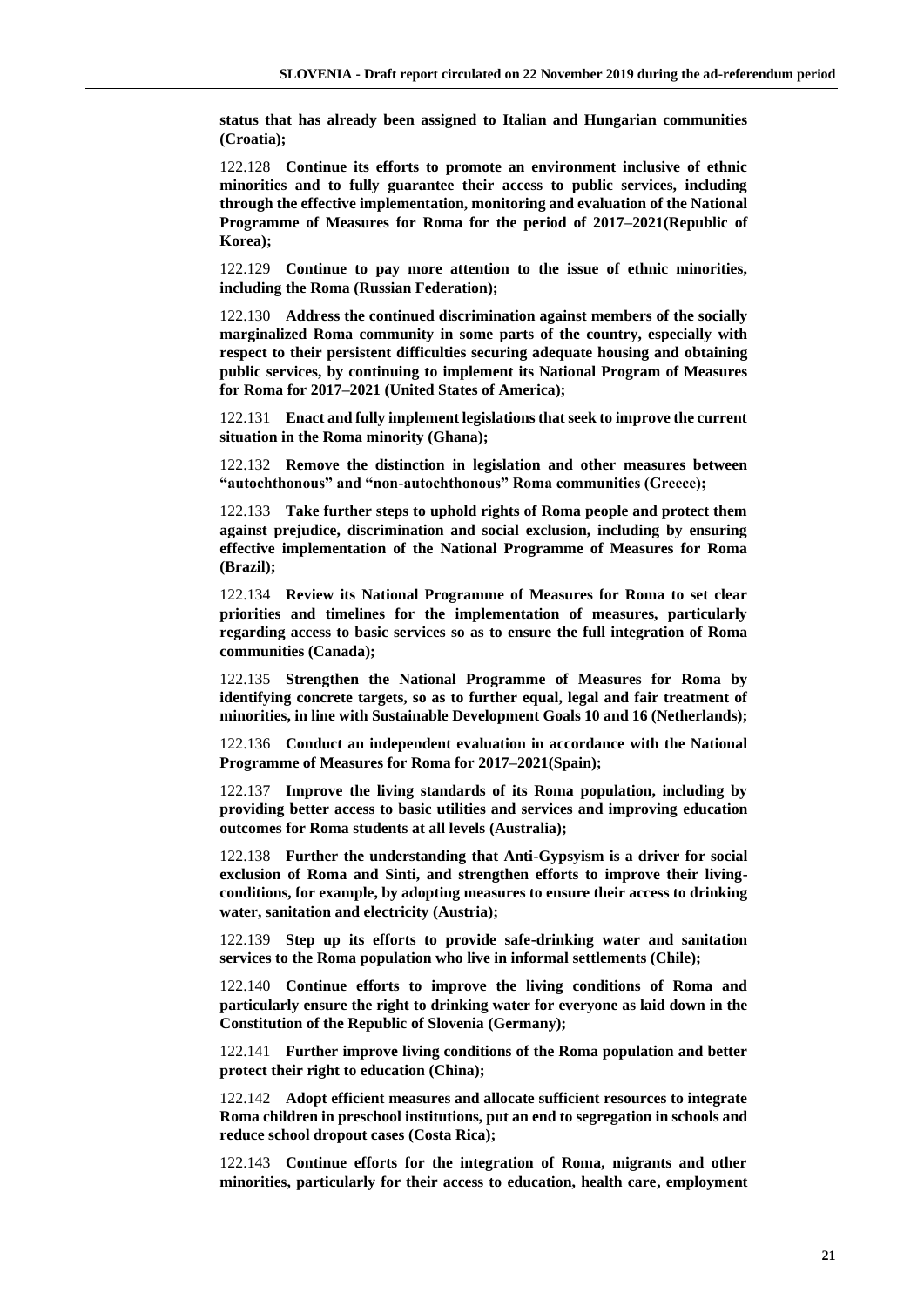**and housing, as well as ensure their participation in political and social life (Cuba);**

122.144 **Adopt a definitive legislative and policy framework in order to prevent groundless expelling of migrants workers (Azerbaijan);**

122.145 **Ensure that migrants, women, children and persons with disabilities are meaningfully engaged in the drafting and implementation of the Government's strategy on migration (Fiji);**

122.146 **Safeguard the rights of newly-arrived and all immigrants in line with Slovenia's international obligations and commitments (Thailand);**

122.147 **Guarantee full access to and improved quality of health, social services, and education to migrants, irrespectively of their migratory status, and implement alternative measures to deprivation of liberty for all migrant children (Portugal);**

122.148 **Continue to implement the state strategy regarding migration, in particular the efforts to ensure coordination of the work of relevant agencies in the situation of an increase in migration flow (Russian Federation);**

122.149 **Reform its national legislation in order to implement international obligations of Slovenia on migrants, refugees and asylum seekers (Canada);**

122.150 **Strengthen education programs on the human rights of migrants and refugees, for migration officials, security forces, the army, prosecutors and judges, with special focus on the principle of non-refoulement (Mexico);**

122.151 **Work towards implementing additional measures to ensure that unaccompanied children or families with children are not held in detention (Cyprus);**

122.152 **Guarantee protection of the rights of separated and unaccompanied children, and facilitate family reunification processes as well as access for asylum seekers and refugees to social services such as housing, public health care and education on an equal footing (Ecuador);**

122.153 **Strengthen the asylum system to fully respect the principle of "nonrefoulement" (Cyprus);**

122.154 **Ensure that border and police guards provide adequate information to asylum-seekers and migrants about relevant procedures and their rights in the language that they understand (Malta);**

122.155 **Deepen measures aimed at ensuring that "erased persons" can recover their permanent residence in an accessible and swift way by the law adopted in 2010 (Argentina);**

122.156 **Continue efforts to address effectively the "Erased Persons" issue (Slovakia);**

122.157 **Establish a procedure for determination and registration of stateless persons in order to ensure protection of their human rights (Costa Rica).**

**123. All conclusions and/or recommendations contained in the present report reflect the position of the submitting State(s) and/or the State under review. They should not be construed as endorsed by the Working Group as a whole.**